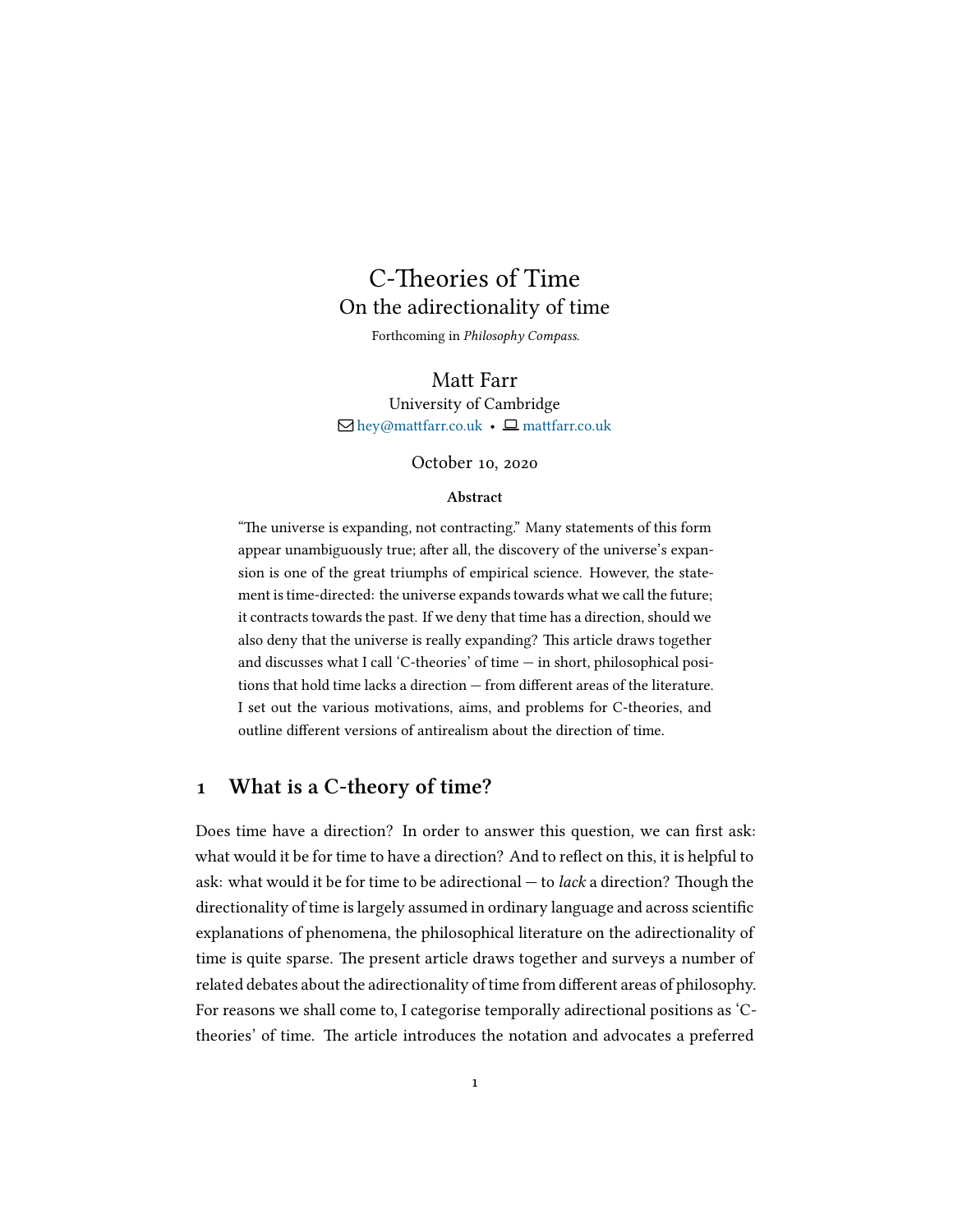way to characterise the debate between C-theories and rival directional theories of time (Section 1), discusses three different motivations for C-theories stemming from debates in the foundations of physics and philosophy of science (Section 2), and offers two alternative ways to understand C-theorists' antirealism about the direction of time (Section 3).

#### **1.1 Dynamic, static, and adirectional time**

The dominant issue in the philosophy of time has been whether time really passes. This is straightforward to outline: the term 'the present moment' continuously refers to later and later times; does this correspond to a feature of reality independent of us, or is it merely some kind of artefact of our perspective in time? *Dynamic* views take time to be in some sense animated, flowing, or anyway possessing some quintessential quality that contrasts with our more static conception of space. Conversely, so-called *static*<sup>1</sup> views take time to be far more like space; something that is extended, in which events are laid out across time much like how objects are laid out across space. This debate can be traced back to the Presocratics, with followers of Parmenides of Elea taking reality to be a fixed, unchanging whole, and followers of Heraclitus of Ephesus taking change (or 'flux') to be the essence of reality. In the twentieth century, this debate continued under the rubric of the pro-passage 'A-theory of time' and anti-passage 'B-theory of time', with this terminology stemming from J. M. E. McTaggart's([1908\)](#page-28-0) influential paper 'The Unreality of Time'.[²](#page-1-1) McTaggart termed the 'A series' the series of events 'running from past to future' and the 'B series' the series of events 'running from earlier to later', with the key distinction being that only the former is dynamic: events in the A series change from being 'future', to being 'present'

<span id="page-1-0"></span><sup>&</sup>lt;sup>1</sup>As [Price](#page-30-0) ([1996,](#page-30-0) p. 13) notes, this usage of 'static' is problematic since it implies a time frame with respect to which the relevant object does not change, which in the case of time would require an additional temporal dimension with respect to which time itself were unchanging. Moreover, 'static' theorists of time ordinarily take the characteristically dynamic aspects of temporal experience to be entailed by their theories — cf. [Williams](#page-32-0) [\(1951\)](#page-32-0); [Prosser](#page-31-0) ([2013](#page-31-0), [2016](#page-31-1)); [Deng](#page-25-0) ([2013\)](#page-25-0); [Farr](#page-26-0) ([2020](#page-26-0)).

<span id="page-1-1"></span>²Though the A- and B-theories are based on McTaggart's A and B series, the contemporary usage and understanding of 'A-theory' and 'B-theory' come from Richard M. Gale. [Gale](#page-27-0) [\(1966\)](#page-27-0), refers to the "*A* theory Answer" and "*B* theory Answer" to McTaggart's paradox, and later [Gale](#page-27-1) [\(1968\)](#page-27-1) uses 'B-theory' refers to the view that A series terms such as 'past', 'present' and 'future' are reducible to B series terms of 'earlier-than-*x*', 'simultaneous-with-*x*' and 'later-than-*x*' respectively, where '*x*' picks out one's temporal location.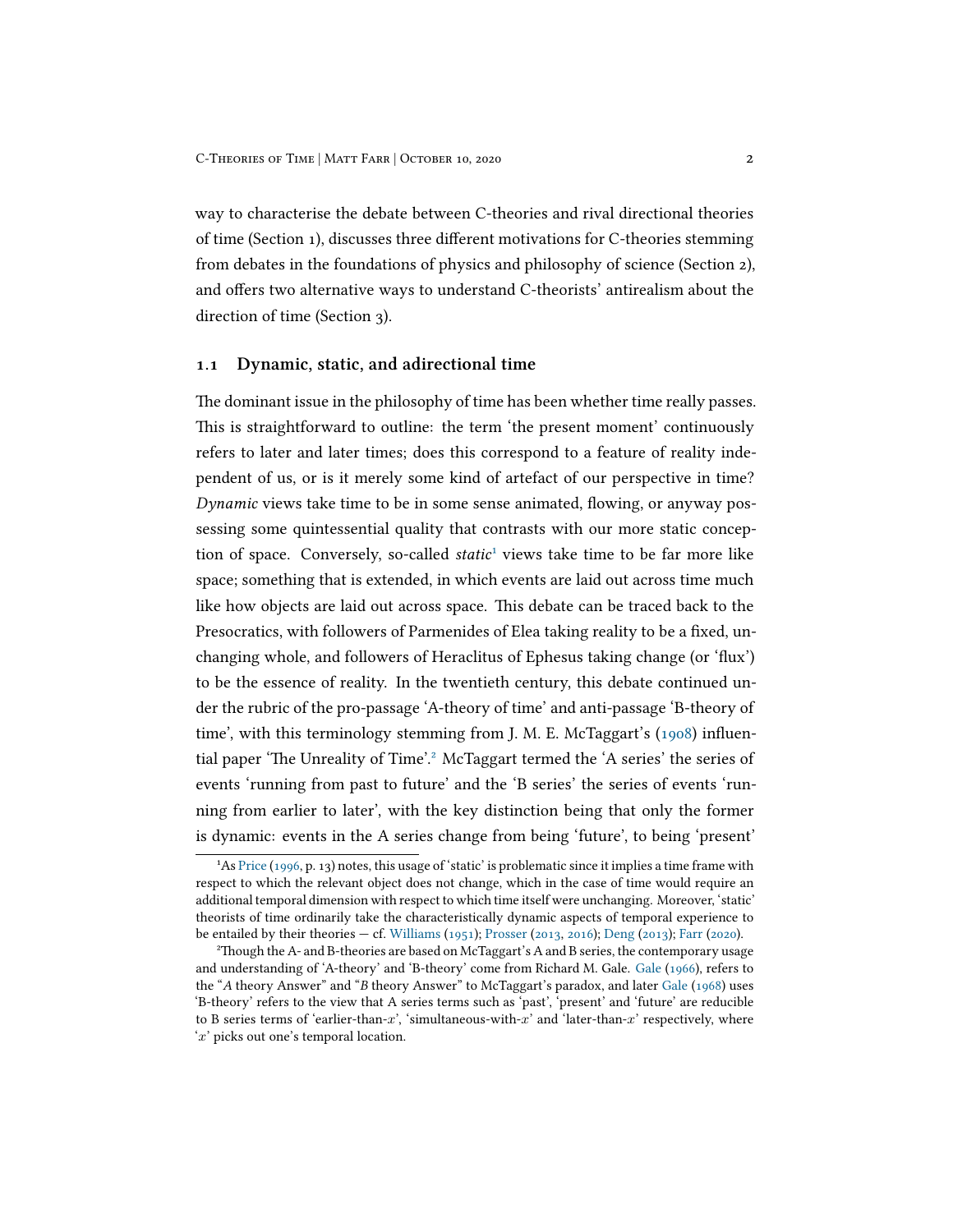and then finally 'past'; whereas on the B series, one event's being 'earlier than' another doesn't change in any equivalent way. Following McTaggart: (a) *A-theorists* hold a loosely connected set of views according to which present things are metaphysically special compared to future and past things, and time passes; and (b) *B-theorists* hold that past, present and future events are metaphysically on a par, and there is no objective sense in which time passes.

However, the issue of dynamic versus static doesn't exhaust the debate. Even if we reject temporal passage and embrace the static view, this leaves open whether time is *directed* in a way that space is not. This question has appeared in a number of debates in science and philosophy, most notably in the foundations of statistical mechanics in the work of the Austrian physicist Ludwig Boltzmann, who entertained the idea that for the universe as a whole 'the two directions of time are indistinguishable, just as in space there is no up and down'([Boltzmann](#page-24-0), [1964](#page-24-0), pp. 446). Building on Boltzmann's speculation, calling it 'one of the keenest insights into the problem of time', the philosopher Hans [Reichenbach](#page-31-2) ([1956\)](#page-31-2) set out a reductionist account of the direction of time in terms of the statistical behaviour of thermal systems according to which time as a whole 'has no direction<sup>'3</sup> (p. 129). More recent debates have concerned whether time is ultimately symmetrical in nature, whether the apparent direction of time is fundamental or emergent, whether instantaneous states of systems are time-directed, and whether quantum states depend upon both past and future measurements. Given this variety of issues concerning directionality, it is helpful to move beyond the canonical dichotomy between A- and B-theories of time, and frame the issue between McTaggart's B series and his lesser-known C series.

#### **1.2 The C series**

Reichenbach contended that classical mechanics gives a picture of time as 'ordered' but not 'directed'. Such a view fits with McTaggart's C series, which he introduced as a temporally adirectional counterpart to his B series:

[T]he C series, while it determines the order, *does not determine the*

<span id="page-2-0"></span><sup>&</sup>lt;sup>3</sup>Reichenbach stresses that a direction of time can only be defined locally for 'certain sections of time'. He uses the terminology of 'supertime' to refer to a background time parameter which orders such sections. Supertime, he notes, 'has no direction but only an order' (p. 129).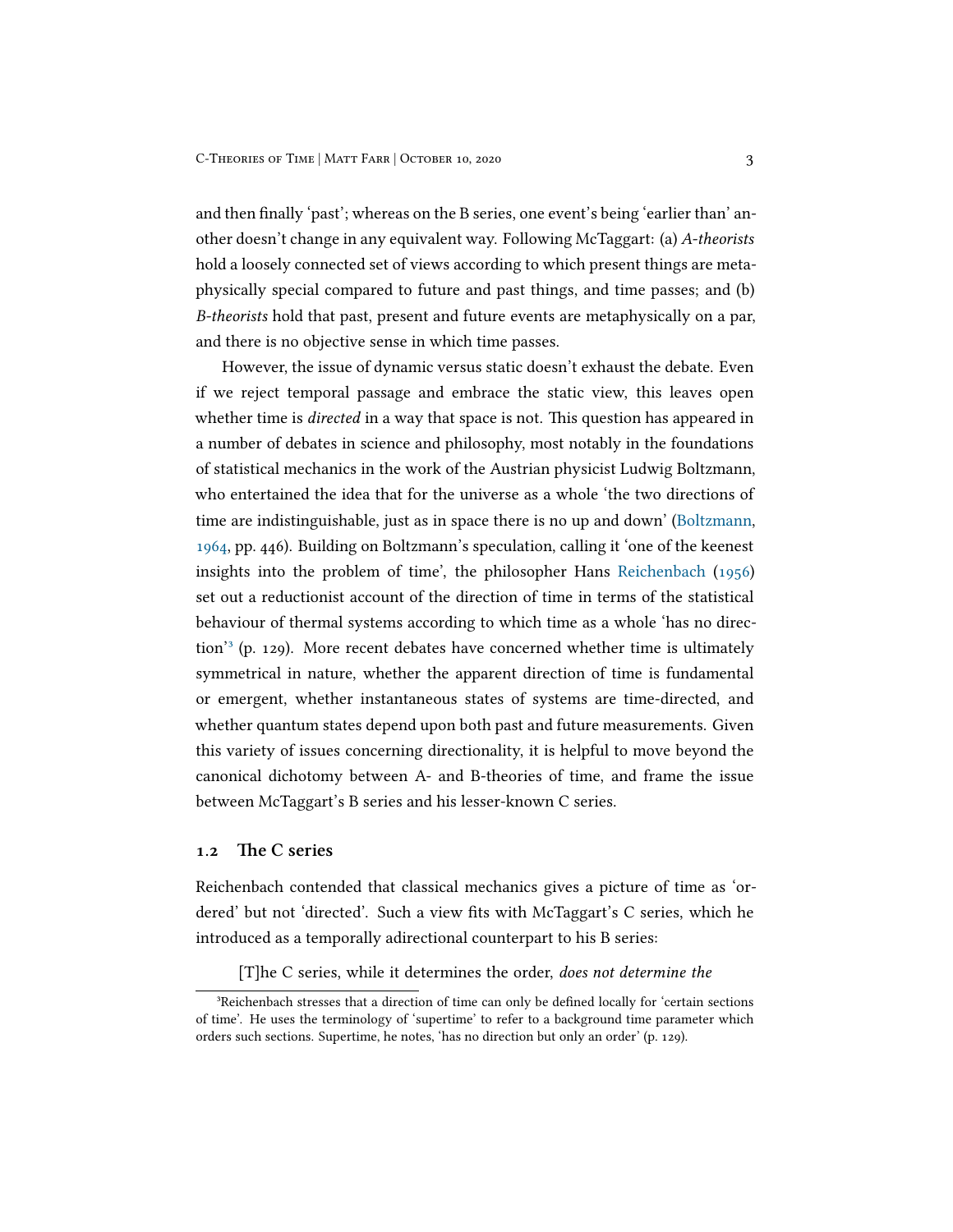*direction*. If the C series runs M, N, O, P, then the B series from earlier to later […] can run either M, N, O, P (so that M is earliest and P latest) or else P, O, N, M (so that P is earliest and M latest). And there is nothing […] in the C series […] to determine which it will be. ([McTaggart](#page-28-0), [1908,](#page-28-0) p. 462; my emphasis.)

We can understand a B series as a time ordering in terms of which events are *earlier than* other events, and a C series as a time ordering in terms of which events are *temporally between* which other events. If we think of the two world wars and the presumably incoming third one, their B series states that World War I is earlier than World War II and each is earlier than World War III, and their C series states that World War II is temporally between World War I and World War III. Whereas a B-theory takes things in time to form a directed ordering by means of the 'earlier than' relation, a *C-theory of time* takes things in time to form an undirected ordering, for instance being ordered by means of a symmetrical 'temporal betweenness' relation.<sup>4</sup> [Farr](#page-26-1) ([2012a](#page-26-1)[,b,](#page-26-2) [2018](#page-26-3), [MS](#page-26-4)) defends a C-theory of time, and such a position is presented and discussed as an alternative to A- and Btheories by [Le Bihan](#page-28-1) ([2015](#page-28-1), sec. 4), [Callender](#page-25-1) ([2017](#page-25-1), ch. 13, sec. 3), [Maudlin](#page-28-2) ([2018](#page-28-2), p. 1809), [Baron and Miller](#page-24-1) [\(2018,](#page-24-1) pp. 115–6), [Kajimoto et al.](#page-27-2) [\(2019\)](#page-27-2).<sup>5</sup> Prominent defences of adirectional theories of time fitting this characterisation of C-theory, though without using such labels, include [Reichenbach](#page-31-2) [\(1956](#page-31-2)), [Gold](#page-27-3) ([1966](#page-27-3)) and [Price](#page-30-0) [\(1996\)](#page-30-0).<sup>6</sup>

In general, C-theories take time to be adirectional in some important sense that contrasts with the directionality of the B series. In this way, we can understand the three different theories  $- A$  to  $C$  – in terms of the structure they attach

<span id="page-3-0"></span>⁴Though McTaggart implies in the above-quoted passage that the central notion of the C series is that of the preservation of a temporal betweenness structure, he elsewhere suggests the C series requires an 'asymmetric and transitive' binary relation [\(McTaggart,](#page-28-3) [1927](#page-28-3), p. 258) to mimic the B series' binary 'earlier-than' relation.

<span id="page-3-1"></span>⁵Of these, none explicitly defend the C-theory at the expense of the B-theory, Callender is critical of taxonomising philosophical problems of time in terms of McTaggart's three series, and Maudlin takes himself to defend the B-theory.

<span id="page-3-2"></span>⁶McTaggart himself took only the C series to be real, but was not a C-theorist of time since he held the C series to be insufficient for the reality of time, with the (non-existent) A series to be necessary for time. McTaggart took the real, mind-independent C series of objects to be 'misperceived' by subjects as A and B series (see, for instance, [McTaggart](#page-28-3), [1927,](#page-28-3) p. 214), in line with his wider idealistic philosophy.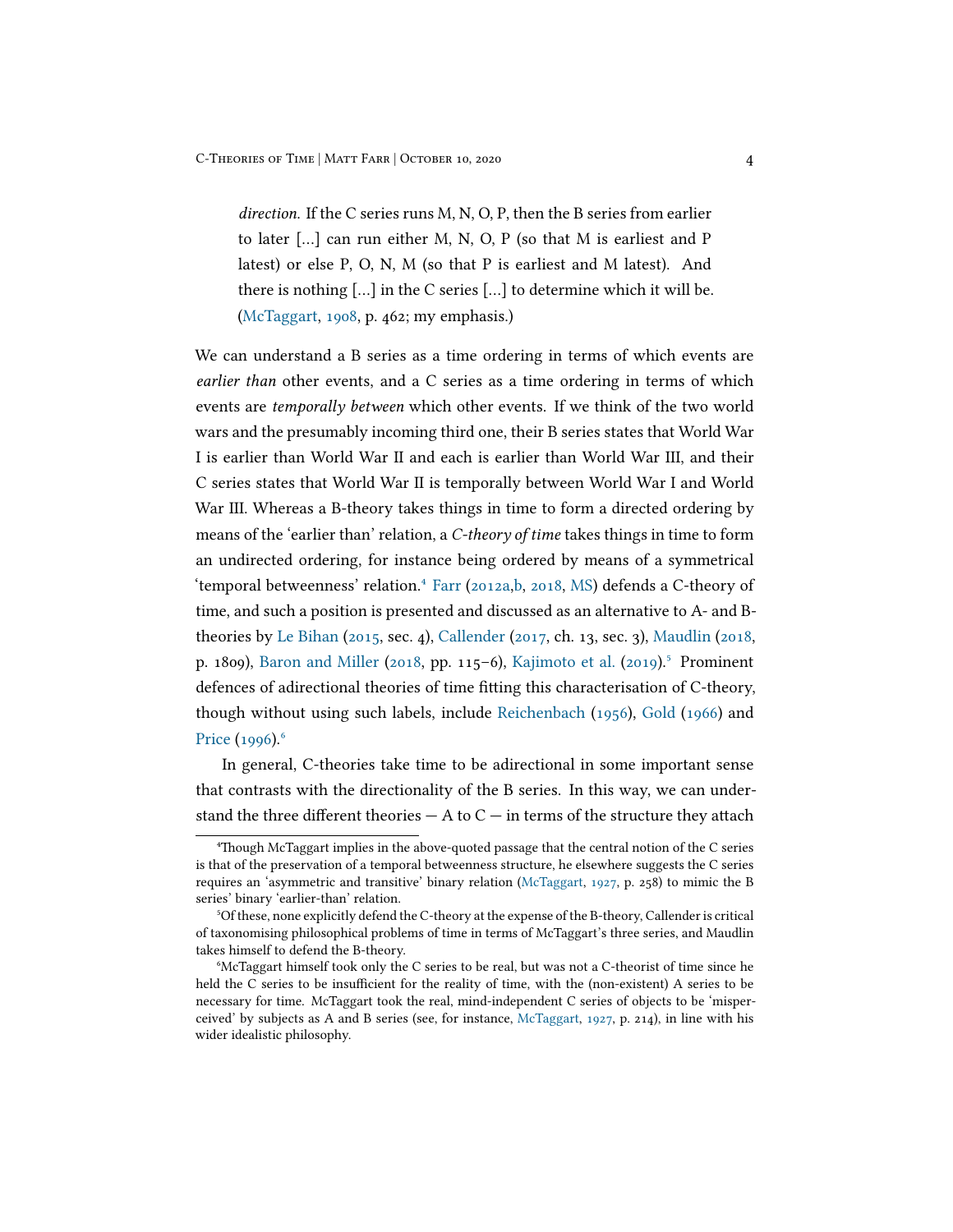|          | Dynamic Directed Ordered |  |
|----------|--------------------------|--|
| A-theory |                          |  |
| B-theory |                          |  |
| C-theory | x                        |  |

Table 1: A-theories, B-theories and C-theories understood in terms of a descending hierarchy of structure attributed to time.

to time, as depicted in Table 1: A-theories take time to be ordered,<sup>7</sup> directed, and dynamic; B-theories take time to be ordered and directed but not dynamic;<sup>8</sup> Ctheories take time to be ordered but neither directed nor dynamic. As such, the B- and C-theories are both 'static' views, but disagree over the independent issue of whether time is directed. From now on I will refer to A- and B-theories as 'directional theories' of time, as opposed to the adirectionality of C-theories.

### **1.3 The Reichenbach–Gold equivalence thesis**

On A- and B-theories of time, since time is directed (i.e. from past to future), then time in principle could have had the opposite direction; for example, if we take our universe to 'really' expand and not contract over time, then the time-reverse of our world (one that 'really' contracts) is non-identical to our world. This minimal conception of time direction can be rejected by C-theorists, holding instead that time is adirectional insofar as there is no clear sense in which the world could be reversed in time. Indeed, this idea is central to the 'Reichenbach–Gold' equivalence thesis, independently defended by both Reichenbach and Thomas Gold, which holds that if we describe our world as though it were running backwards in time, we are not describing a different possible world, but rather providing an equivalent description of the very same world (cf. [Reichenbach](#page-31-2) [\(1956,](#page-31-2) ch. 5), [Gold](#page-27-3) ([1966](#page-27-3)), [Earman](#page-25-2) ([1974,](#page-25-2) sec. 4–6), [Price](#page-30-1) [\(2011,](#page-30-1) sec. 3.3–3.8), [Farr](#page-26-3) [\(2018](#page-26-3), sec. 2.1–2.2)).

<span id="page-4-1"></span><span id="page-4-0"></span><sup>&</sup>lt;sup>7</sup>I use 'ordered' to refer to McTaggart's notion of a temporal betweenness ordering.

⁸This is a little incongruent with many presentations of B-theories in the literature. Since the Btheory is ordinarily presented as a static alternative to the A-theory, it is nonstandard to present the B-theory as explicitly committed to a direction of time. My presentation makes use of the positive feature of McTaggart's B series, as a time-directed converse to the C series.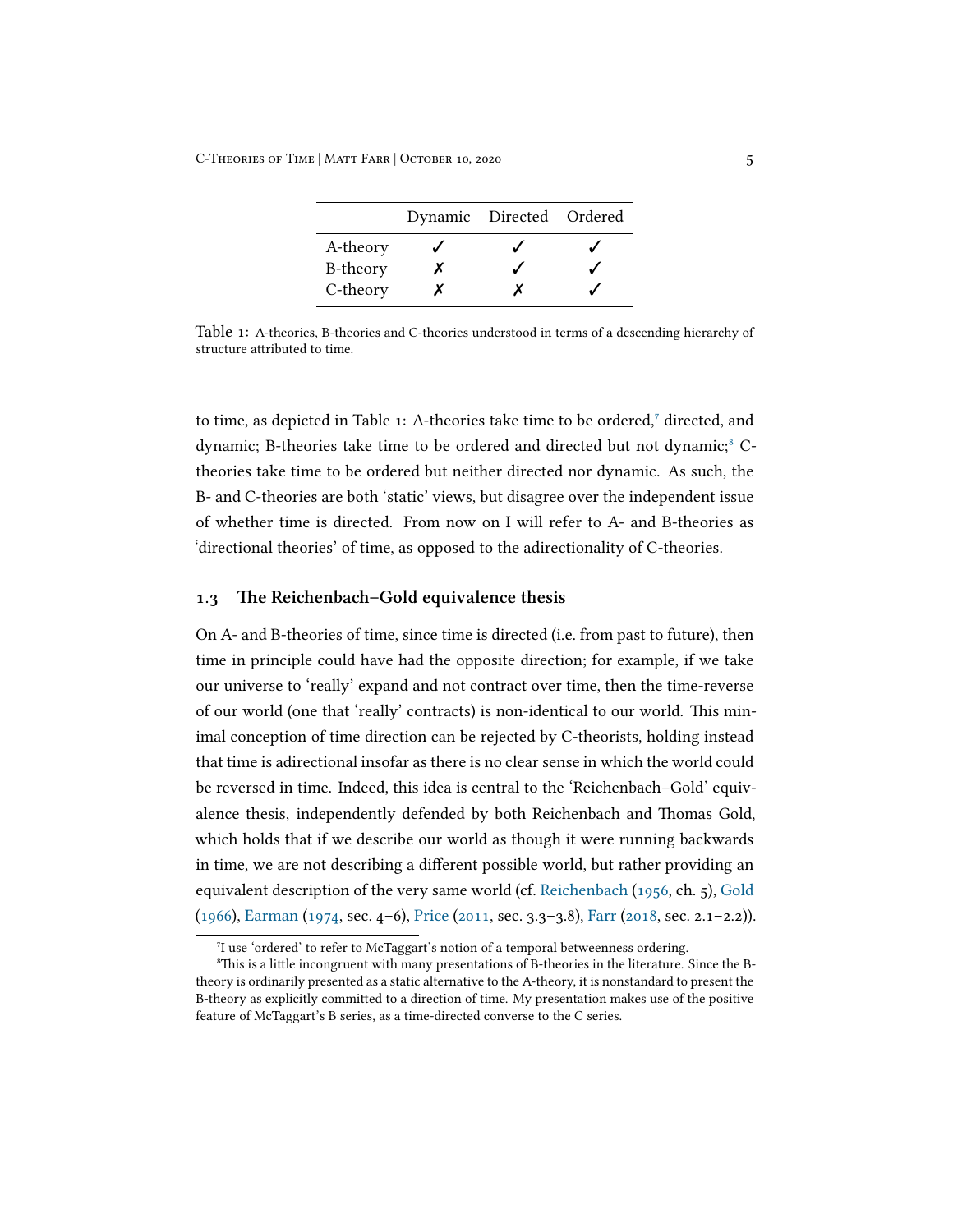Central to any discussion of the direction of time is the pervasiveness of irreversible processes — processes for which the time-reverse process does not (or rarely does) occur  $-$  such as the mixing of different colours of paint, the smashing of glass, etc. However, classical mechanics is traditionally understood to allow only reversible processes; e.g. if you were to reverse the velocity of each molecule in a gas that had been left to spread out for some time, the gas would evolve back to its original state. In the context of a discussion of the time reversibility of classical mechanical processes, [Reichenbach](#page-31-2) ([1956](#page-31-2), pp. 31–32) holds that 'positive and negative time supply equivalent descriptions, and it would be meaningless to ask which of the two descriptions is true,' since one can describe any allowable process relative to *either* temporal direction and so it is superfluous to hold that classical mechanics describes or governs processes only in the past-to-future direction. Reichenbach's equivalence thesis is shared by [Gold](#page-27-3) [\(1966](#page-27-3), p. 327), who notes 'the description of our universe in the opposite sense of time […] is not describing another universe, or how [our universe] might be but isn't, but it is describing the very same thing', adding that such a description may indeed 'sound very strange', but this oddness is due to the unfamiliarity of the future-to-past perspective rather than due to getting something about the world wrong. This way of thinking about C-theories fits particularly well with McTaggart's([1908\)](#page-28-0) presentation of the C series, since what remains invariant when switching from past-to-future to future-to-past descriptions is the temporal betweenness relations holding between the events described.

### **2 Three motivations for C-theories**

There have been a number of different avenues for articulating and defending adirectional accounts of time. This section locates three key motivations for Ctheories arising in debates within the philosophy of science and foundations of physics.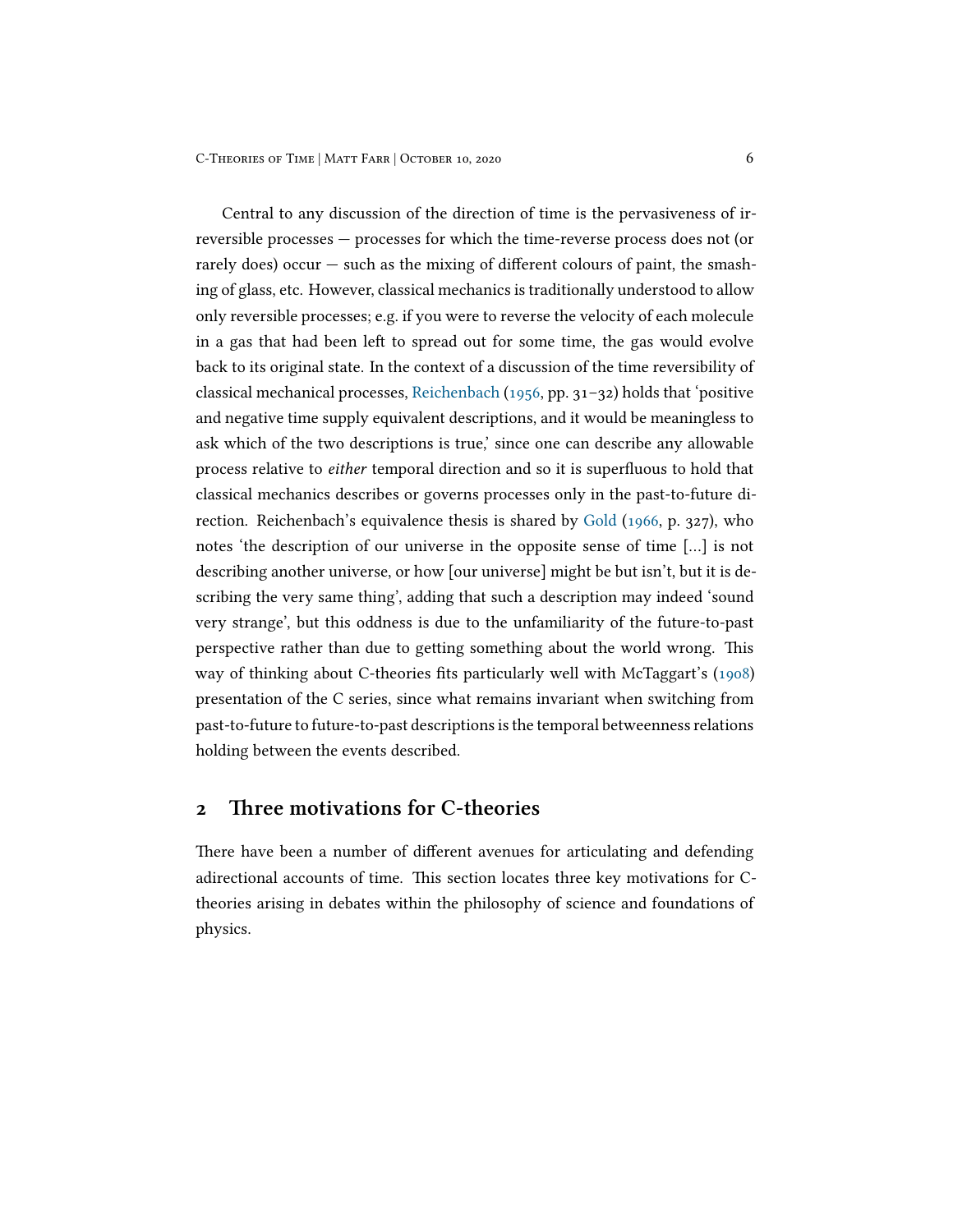### **2.1 Thermodynamics and statistical mechanics**

In trying to provide a microphysical account for the famous time asymmetry of thermodynamics (why gasses spread out over time and do not contract; why temperature differences between interacting substances decrease over time and don't increase, etc.; for excellent overviews see [Uffink](#page-32-1) [\(2001\)](#page-32-1) and [Callender\(2016](#page-25-3))) Boltzmann ran into Loschmidt's reversibility objection: given that classical mechanical processes are time reversible, it follows that if entropy-increasing behaviour (towards our future) is possible then so is entropy-decreasing behaviour. Reflecting on this problem, Boltzmann entertained the possibility that the universe as a whole may have no global monotonic<sup>9</sup> entropy gradient, but rather there are sufficiently large fluctuations from maximal entropy to produce observable universes like ours. In such a case, Boltzmann speculates:

[T]he two directions of time are indistinguishable, just as in space there is no up and down […. J]ust as at a particular place on the earth's surface we call "down" the direction toward the center of the earth, so will a living being in a particular time interval of such a single world distinguish the direction of time toward the less probable state from the opposite direction (the former toward the past, the latter toward the future).([Boltzmann](#page-24-0), [1964,](#page-24-0) pp. 446–447)

Boltzmann's idea is evocative yet ambiguous, implying that directionality is: a *local* but not global feature of time; an *emergent* and not fundamental feature of time; and something that is useful for humans to *ascribe* to time, but not necessarily reflective of an objective or underlying feature of time. Reichenbach's seminal work *The Direction of Time* develops Boltzmann's ideas, defining the direction of time in terms of the direction of increasing entropy of systems, with the consequence that entropy itself is not directed with respected to some background temporal arrow: 'it has no meaning to say […] that […] entropy "really" goes up, or that its time direction is "really" positive'([Reichenbach](#page-31-2), [1956,](#page-31-2) pp. 128–9).

<span id="page-6-0"></span><sup>&</sup>lt;sup>9</sup>I use 'monotonic' here to refer to the familiar idea of 'one-wayness' of entropy gradients. In C-theoretic terms, entropy does not strictly 'increase and not decrease'; instead we can use 'monotonic' to mean 'if *x* increases anywhere *in some direction y*, *x* does not decrease anywhere *in direction y*. See [Farr](#page-26-3) [\(2018](#page-26-3), sec. 2.2.2) for details.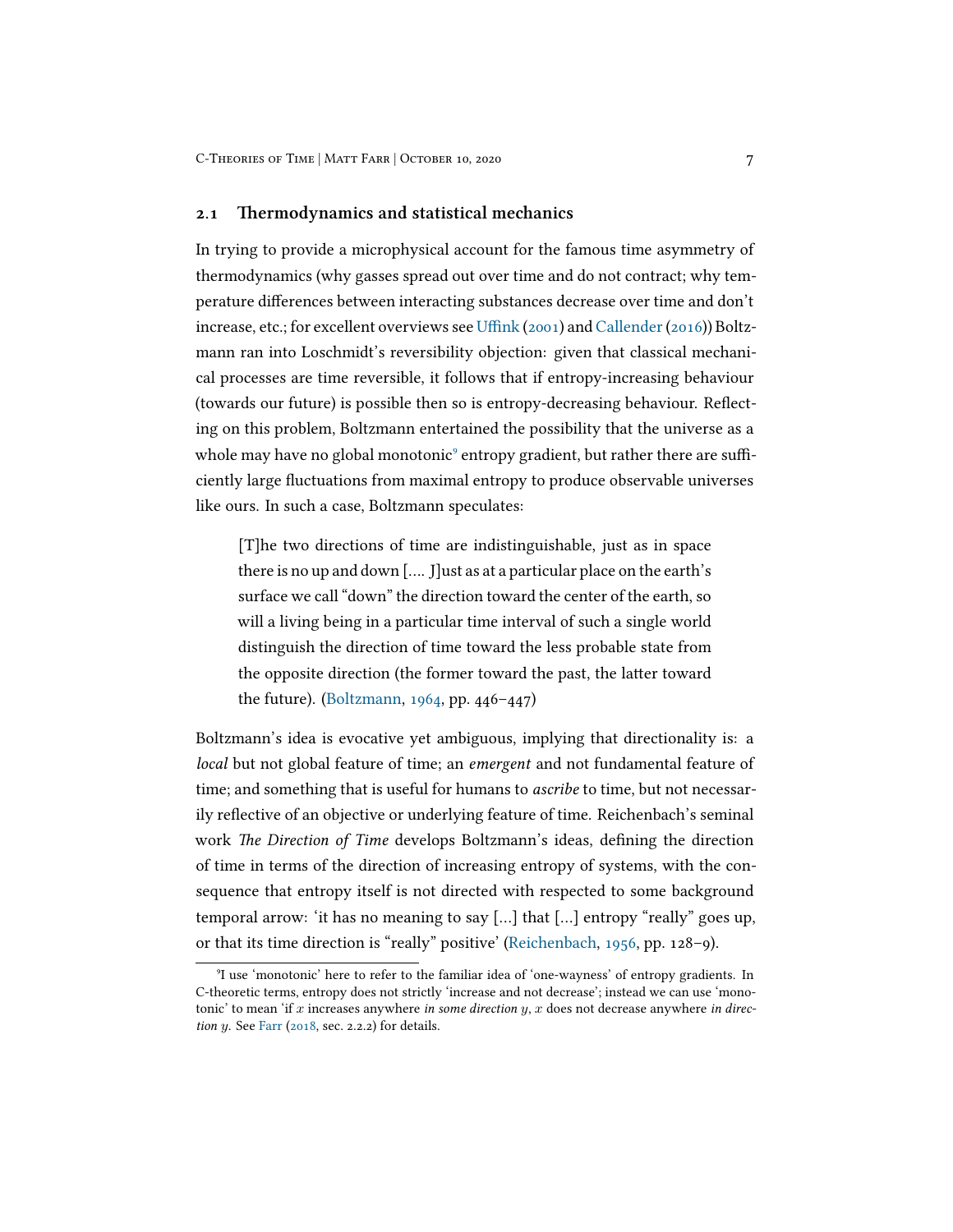Much contemporary work in the philosophy of statistical mechanics, building on Boltzmann's approach, has taken the time asymmetry of thermodynamics to be due not to an underlying time directionality in the microdynamics of systems, but to a fact about one temporal end of the universe, namely that it is in a state of macroscopically very low entropy, which [Albert](#page-24-2) [\(2000\)](#page-24-2) terms the 'past hypothesis'.<sup>10</sup> Discussions of the past hypothesis have focussed on (a) whether the assumption of the low-entropy past entails the familiar 'modal' time asymmetries of cause and effect and the ability to control future and not past states of affairs, $11$  and (b) whether the hypothesised low-entropy state stands in need of further explanation or justification. $^{12}$ 

What is of most interest regarding the C-theory is whether the pasthypothesis-based explanation of the second law is C-theoretic in nature. On this issue [Price](#page-30-2) [\(2002,](#page-30-2) [2004](#page-30-3), [2006\)](#page-30-4) helpfully distinguishes between 'one-asymmetry' and 'two-asymmetry' models: a one-asymmetry model aims to account for the thermodynamic time asymmetry solely in terms of the past hypothesis, without recourse to any further time asymmetric mechanisms, whereas a two-asymmetry model makes the further assumption of a time-asymmetric 'dynamical cause or factor, responsible for entropy increase'([Price](#page-30-4), [2006](#page-30-4), p. 214). The central question is whether one requires more than an assumption of low entropy at one temporal end of the universe to explain the various time asymmetries we associate with the second law of thermodynamics. There are two different general proposals for a second asymmetry: (1) some additional time-asymmetric physical law or

<span id="page-7-0"></span> $10$ The terminology of 'past hypothesis' derives from Feynman's remark that 'it is necessary to add to the physical laws the hypothesis that in the past the universe was more ordered […] than it is today — I think this is the additional statement that is needed to make sense, and to make an understanding of the irreversibility'([Feynman et al.,](#page-26-5) [1971](#page-26-5), p. 116). [Albert](#page-24-2) [\(2000,](#page-24-2) p. 96) takes the past hypothesis to be the hypothesis that the early universe was in "whatever particular low-entropy highly condensed big-bang sort of macrocondition it is that the normal inferential procedures of cosmology will eventually present to us," implying that such a hypothesis unifies statistical mechanics with cosmology, something [Callender](#page-25-4) [\(2004a\)](#page-25-4) takes to be a theoretical virtue of the past hypothesis.

<span id="page-7-1"></span><sup>&</sup>lt;sup>11</sup>See [Albert](#page-24-2) [\(2000\)](#page-24-2), [Kutach](#page-27-4) [\(2002,](#page-27-4) [2013](#page-28-4)) and [Loewer](#page-28-5) [\(2007,](#page-28-5) [2012](#page-28-6)) for arguments to this effect, and [Frisch](#page-26-6) ([2005,](#page-26-6) [2010,](#page-27-5) [2014](#page-27-6)) and [Price and Weslake](#page-30-5) ([2010\)](#page-30-5) for criticism.

<span id="page-7-2"></span> $12$ [Price](#page-30-2) ([2002](#page-30-2), [2004\)](#page-30-3) argues that past hypothesis does stand in need of further explanation, and [Callender](#page-25-4) ([2004a,](#page-25-4)[b\)](#page-25-5) argues that it does not, instead taking the past hypothesis amount to a nondynamical law of nature. See [Baras and Shenker](#page-24-3) ([2020](#page-24-3)) for a recent assessment of the dialectic between Price and Callender.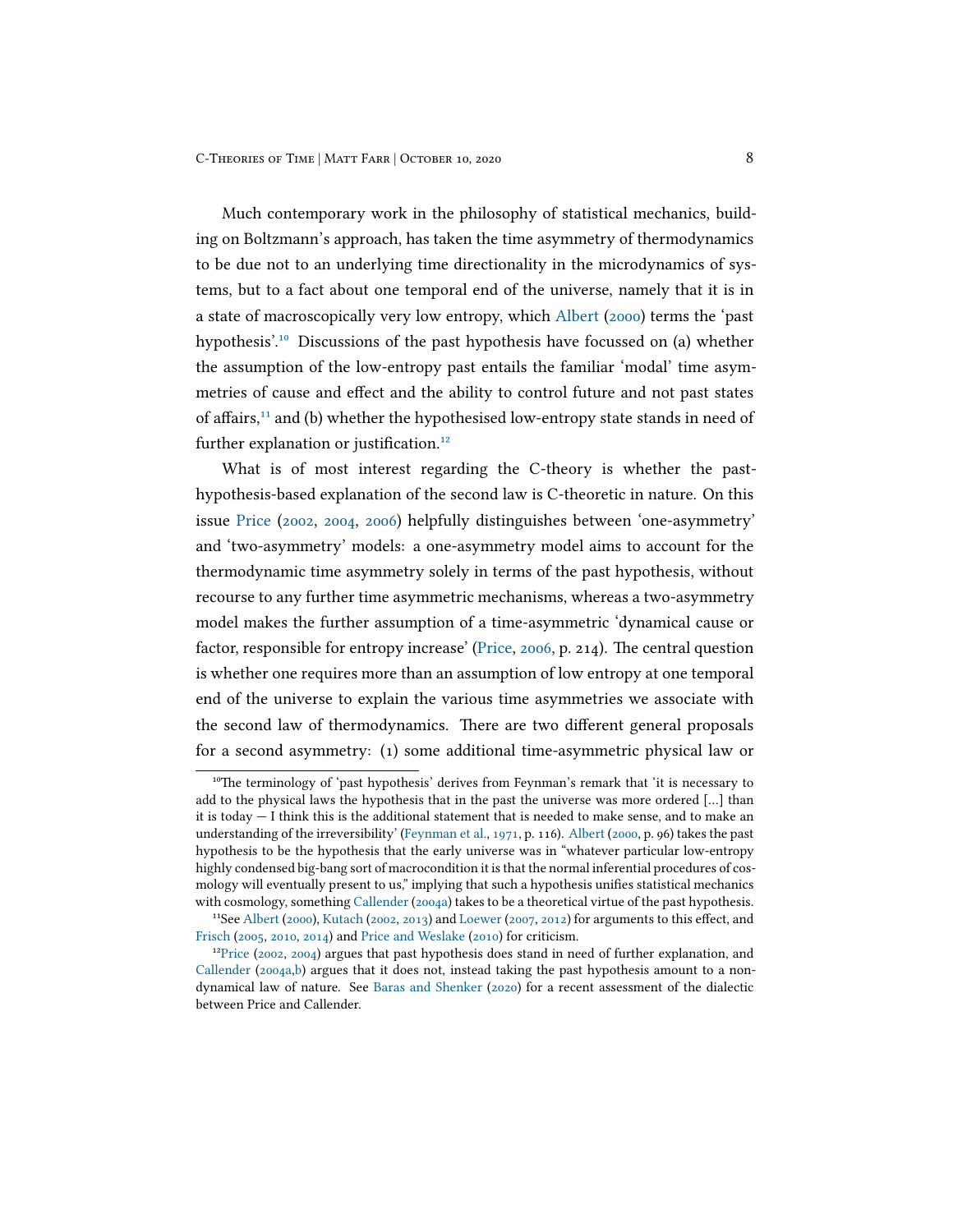mechanism that plays a role in entropy increase; $^{13}$  and (2) some deeper directionality of time that offers a metaphysical explanation for the thermodynamic time asymmetry. The second of these strategies requires an explicit rejection of the C-theory.

[Maudlin](#page-28-7) ( $2007$ ) makes a case for ( $2$ ), that an underlying directionality of time itself does explanatory work regarding the past hypothesis, fitting with his defence of 'a *B* series theory over a *C* series theory'([Maudlin,](#page-28-7) [2007,](#page-28-7) p. 126; fn. 11). Though the state posited by the past hypothesis is *macroscopically* atypical in that it is very low entropy, later states of such a universe are also *microscopically* atypical in that the molecular positions and momenta are such that, if evolved backwards in time, they'd lead to ever lower-entropy macrostates. Maudlin argues that his own B-theoretic metaphysics explains such microscopic atypicality away by holding systems to "really" evolve forwards and not backwards in time: microscopic atypicality is 'completely accounted for by how it was *generated or produced* […via] evolution from [the] initial state' (p. 133), something not available to the C-theorist, since '[t]his sort of explanation requires that there be a fact about which states produce which[, which] is provided by a direction of time' (p. 134; emphases added). See [Loewer](#page-28-6)([2012](#page-28-6)) and [Farr\(2018\)](#page-26-3) for responses to Maudlin, and [Loew](#page-28-8) [\(2018](#page-28-8)) for a defence.

### **2.2 Time reversal symmetry**

The time reversibility of classical mechanics is, independently of its relevance to the thermodynamic arrow, widely deemed relevant to whether time is directed. Time reversal can be understood in classical terms as a set of operations that reverse a physical motion; the time reverse of a ball rolling from left to right is a ball of equal mass rolling with the same speed but from right to left. A theory is invariant under time reversal if and only if the time reverse of every motion allowed by the theory is also a motion allowed by the theory, meaning that a time

<span id="page-8-0"></span><sup>&</sup>lt;sup>13</sup>[Albert](#page-23-0) [\(1994a](#page-23-0)[,b,](#page-24-4) [2000\)](#page-24-2) suggests that a statistical mechanics based on the GRW formulation of quantum mechanics would offer a potentially fruitful version of (1) (though does not explicitly endorse such a position). See [Price](#page-30-2) ([2002](#page-30-2)) for an argument that Albert's suggested second asymmetry would be 'redundant' in the explanation of the second law, and [North](#page-29-0) [\(2002\)](#page-29-0) for a response to Price and defence of Albert's GRW suggestion.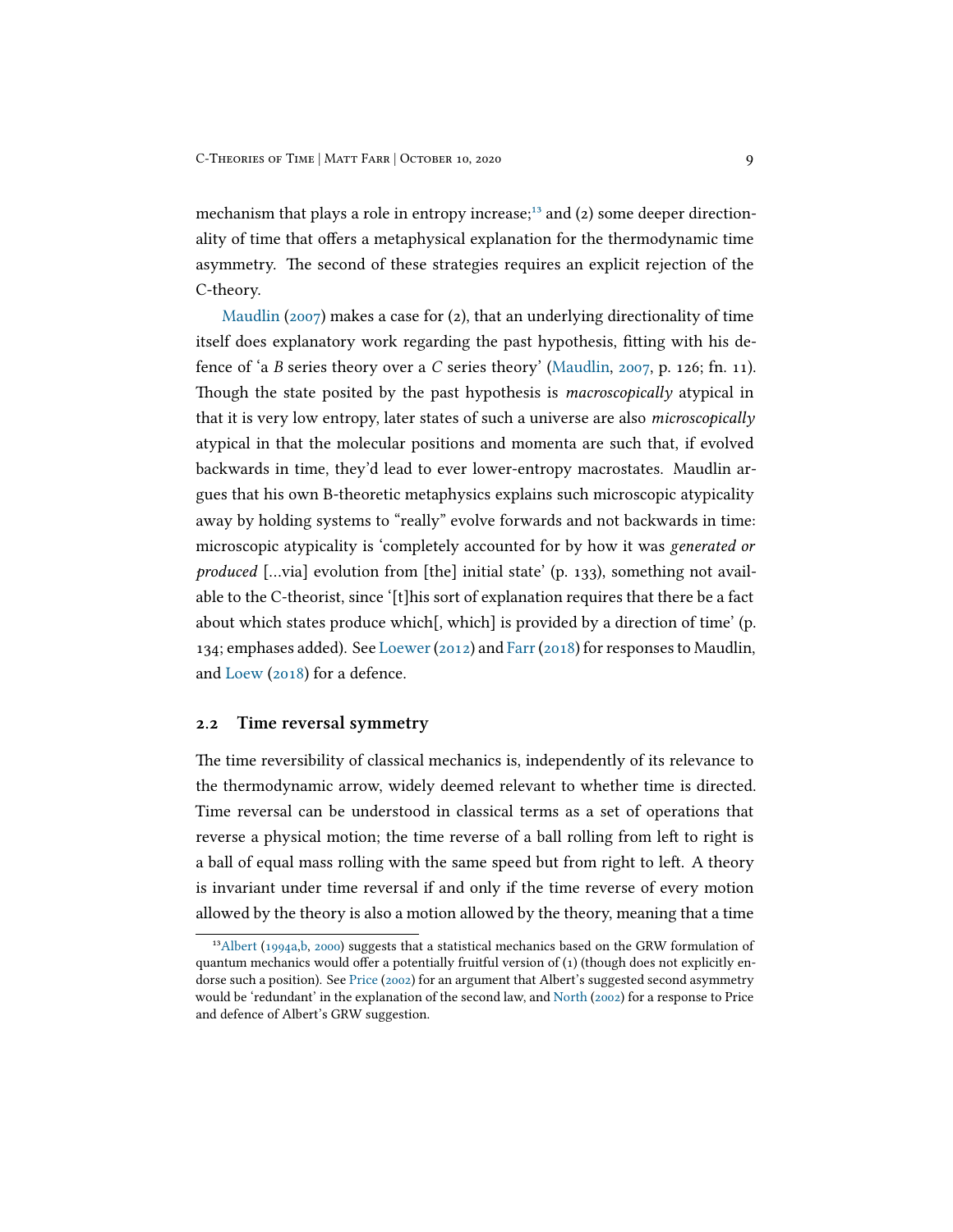reversal invariant theory can model any allowable process relative to either time direction ('forwards' or 'backwards' in time).<sup>14</sup>

A number of authors (e.g. [Reichenbach](#page-31-2) ([1956\)](#page-31-2), [Mehlberg](#page-28-9) ([1962](#page-28-9)), [Gold](#page-27-3) ([1966](#page-27-3)), [Horwich](#page-27-7) ([1987\)](#page-27-7), [Price](#page-30-0) ([1996,](#page-30-0) [1997\)](#page-30-6)) have held that the widespread time reversal invariance of the fundamental physical theories is evidence that time is adirectional (C-theoretic).<sup>15</sup> [Mehlberg](#page-28-9) ([1962](#page-28-9), p. 104) offers a 'no miracles' argument for the Ctheory, saying 'it would be either a miracle or an unbelievable coincidence if all the major scientific theories […] somehow managed to co-operate with each other so as to conceal time's arrow from us,' suggesting instead that it 'would be neither a miracle nor an unbelievable coincidence […] if there were nothing to conceal that is, if time had no arrow'. [Horwich](#page-27-7) ([1987\)](#page-27-7) makes the related claim that time reversal invariance of theories provides empirical grounds for holding time to be 'isotropic' — i.e. structurally the same in both directions — insofar as 'there have emerged no compelling reasons to adopt [fundamental] time-asymmetric laws' (p. 54).<sup>16</sup> And [Price](#page-29-1) [\(1989,](#page-29-1) [1995,](#page-29-2) [1996](#page-30-0), [1997](#page-30-6)) takes the prevalent time symmetry of microphysics to fail to support the kinds of time-asymmetric reasoning commonly appealed to in physics, such as that correlated motions of particles can only be explained by past interactions and not by future interactions. He argues that this has prevented physicists from properly recognising the explanatory problems of time asymmetries in physics (such as thermodynamic arrow), and from taking seriously retrocausal interpretations of quantum mechanics. $17$ 

There are two separate lines of response to the claim that time reversal invariance supports C-theories. The first is an empirical issue, namely that the violation of CP symmetry (the combined symmetry of systems with respect to inversion of

<span id="page-9-0"></span><sup>&</sup>lt;sup>14</sup>For useful introductions to time reversal and time symmetry, see [North](#page-29-3) [\(2008](#page-29-3)) and [Roberts](#page-31-3) [\(2019\)](#page-31-3).

<span id="page-9-1"></span><sup>&</sup>lt;sup>15</sup> Accordingly, many have appealed to the same link to argue that time reversal non-invariant laws would imply that time has a direction (i.e. is B-theoretic) — for instance, [Arntzenius](#page-24-5) ([1995](#page-24-5), [2004](#page-24-6)), [Malament](#page-28-10) ([2004](#page-28-10)), [North](#page-29-3) ([2008](#page-29-3)) and [Arntzenius and Greaves](#page-24-7) [\(2009](#page-24-7)) argue that time reversal non-invariant laws require the postulation of a temporal orientation (a geometrical representation of the direction of time) in order to be stated in coordinate-free terms.

<span id="page-9-2"></span> $16$ Though isotropy is not equivalent to adirectionality (since the two directions could be structurally distinct, and so anisotripic, without time being directed), Horwich appears to hold that isotropy entails adirectionality.

<span id="page-9-3"></span> $17$ On quantum mechanics, see also [Price](#page-29-4) [\(1994\)](#page-29-4) and [Price and Wharton](#page-30-7) ([2015\)](#page-30-7)).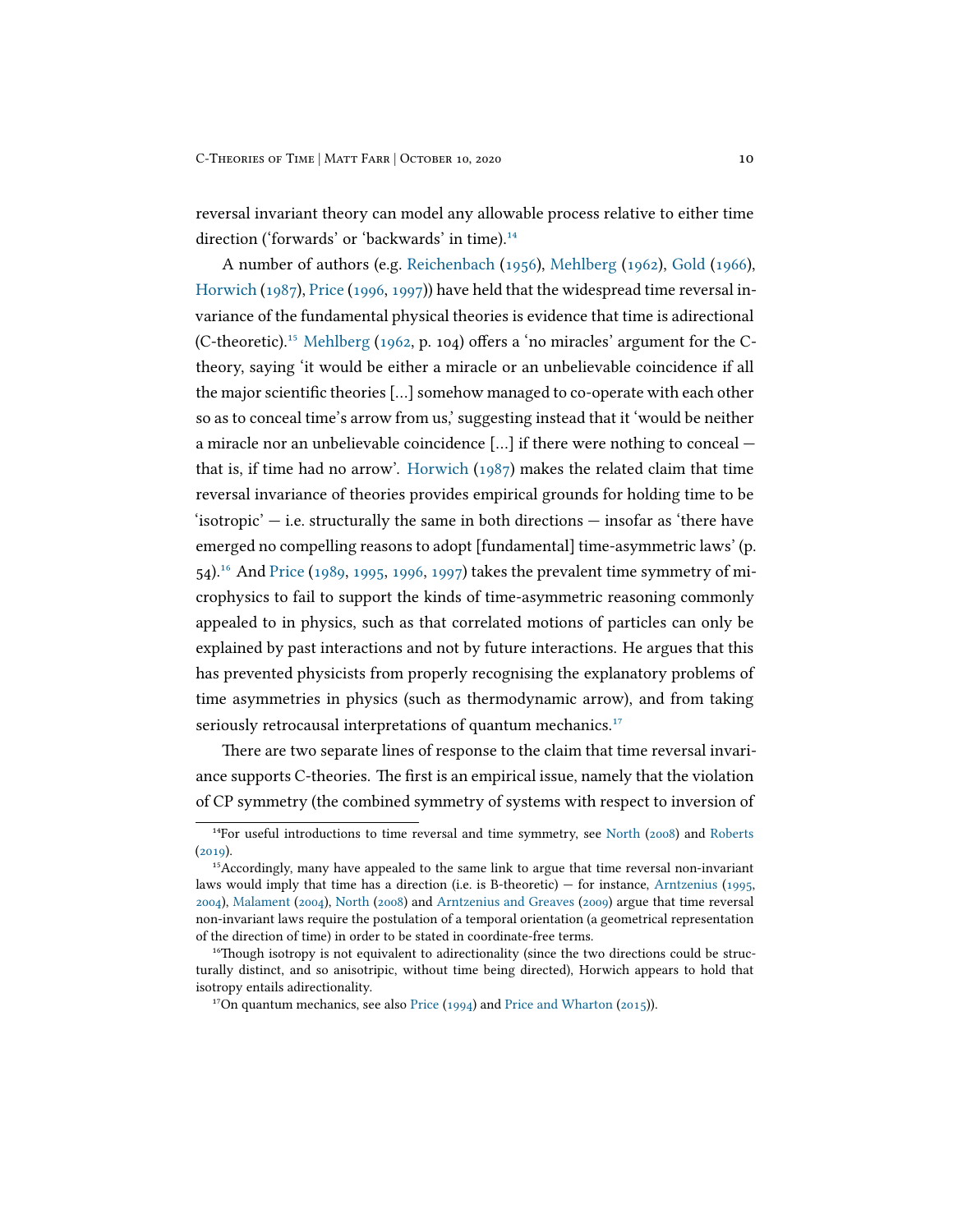charge and spatial handedness) in weak interactions<sup>18</sup> is evidence that the laws of physics are not time reversal invariant. Horwich and Price have defended their C-theoretic positions in light of CP symmetry violation: [Horwich](#page-27-7) [\(1987,](#page-27-7) p. 56) questions the robustness of experimental methods and assumptions behind CP violations (though see [Maudlin](#page-28-7) ([2007,](#page-28-7) pp. 117–118) for a convincing response, and [Gołosz](#page-27-8) [\(2017](#page-27-8)) for a discussion); and [Price](#page-30-0) [\(1996,](#page-30-0) p. 116) notes that the divergence from symmetry is 'tiny' and that 'the puzzling character of the existence of this tiny exception serves to highlight the intuitive appeal of the prevailing rule [of time reversal invariance]'.

A second response is to reject the link between time reversal and C-theories, holding instead that C-theories should neither stand nor fall with whether the laws of physics actually are time reversal invariant. This response stems from the difference between time being symmetrical or isotropic in nature, and being adirectional. Firstly, it does not follow from time being structurally asymmetric or anisotropic that it is also directed — such a feature would pick out a difference between the two directions, but would not alone suffice to pick out one direction as privileged, more basic, special, etc. As such, one can hold that time is structurally asymmetric, but adirectional. [Farr](#page-26-3) ([2018](#page-26-3)) argues that the central claim of the Ctheory — that forwards-in-time and backwards-in-time descriptions of processes are equivalent (the Reichenbach–Gold thesis) — holds regardless of whether the relevant laws are time reversal invariant.<sup>19</sup> Moreover, one could simply reject, as [Maudlin](#page-28-7) ([2007](#page-28-7), pp. 118–120) does, that the time-reversal invariance of fundamental laws would even entail that time is symmetrical or isotropic.

### **2.3 Temporally bidirectional laws**

A third relevant issue is whether the laws of nature are temporally unidirectional or bidirectional. Bertrand [Russell](#page-31-4) ([1913,](#page-31-4) p. 15) appealed to the two-way, or 'bidirectional', nature of dynamical laws with respect to time to critique the classical idea

<span id="page-10-0"></span><sup>&</sup>lt;sup>18</sup>Specifically in the comparative decay rates of neutral K-mesons and B-mesons and their antiparticles. For details, see [Sachs](#page-31-5) ([1987\)](#page-31-5), [Bigi and Sanda](#page-24-8) ([2009\)](#page-24-8), [Roberts](#page-31-6) [\(2014\)](#page-31-6).

<span id="page-10-1"></span><sup>&</sup>lt;sup>19</sup>[Earman](#page-25-2) [\(1974](#page-25-2), p. 27) raises such a point as a criticism of a related C-theoretic position of Max [Black](#page-24-9) ([1962\)](#page-24-9), noting that the view that time reversal amounts to a redescription of a single state of affairs 'follows whether or not the laws of physics are time reversal invariant'; see [Farr](#page-26-3) [\(2018](#page-26-3), sec. 2.2) for a discussion.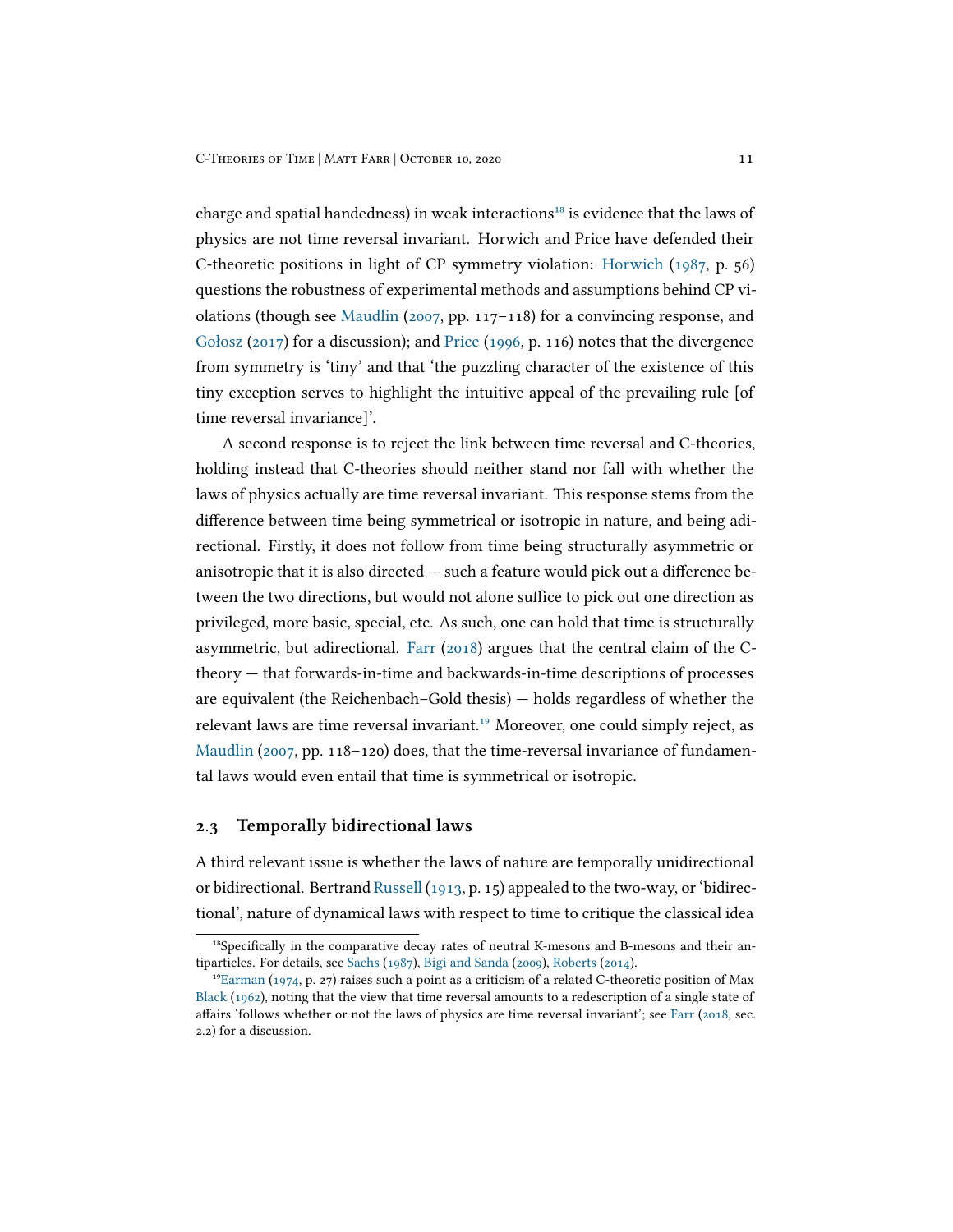that later states of the world are 'produced', 'compelled' or 'determined' by earlier states of the world and not vice versa. Appealing to functional laws in physics, Russell notes '[t]he law [of gravitation] makes no difference between past and future: the future "determines" the past in exactly the same sense in which the past "determines" the future'. The idea is that in classical physics, past and future states of the world are equally related to the present state by means of the relevant dynamical laws, and hence physical laws don't lend independent support to a picture of time as directed from past to future. Russell's use of scare quotes around 'determines' indicates that the bidirectionality he speaks of concerns the fact that dynamical equations can be used to *calculate* both future and past trajectories of physical systems, and does not refer to a deeper metaphysical idea of the past and future being *determined* by the present state of affairs. Nonetheless, some (e.g. [Norton,](#page-29-5) [2007,](#page-29-5) [2009](#page-29-6) and [Farr and Reutlinger](#page-26-7), [2013](#page-26-7)) hold that Russell's point motivates an eliminativist attitude towards the direction of cause and effect in fundamental physics, supporting the idea that there is no underlying sense in which later things are caused or produced only by earlier things.<sup>20</sup>

It's important to distinguish bidirectionality from the related notion of time reversal invariance. We could imagine a time-reversal non-invariant law *L* that dictates that the value of some quantity doubles in magnitude each second towards the future, and halves each second towards the past. *L* would then allow us to predict the future and past of the systems it describes and so would be both time-reversal non-invariant and bidirectional in this sense. The key point is that it does not follow from the time-reversal non-invariance of a law that it is unidirectional. Even though it is not thought of as a fundamental or exceptionless law, the second law of thermodynamics is a case in point: just as entropy invariably increases towards the future, it also decreases towards the past. To hold that the second law describes a time-directed phenomenon of entropy-increase, rather than the undirected but time-asymmetric entropy gradient, is to make an independent assumption that the law is temporally unidirectional (we return to this point in section  $3.2$ ).<sup>21</sup> Conversely, it does not follow from a law being time-reversal

<span id="page-11-1"></span><span id="page-11-0"></span><sup>&</sup>lt;sup>20</sup>For discussions of variations of Russell's 'directionality argument', see [Field](#page-26-8) [\(2003\)](#page-26-8), [Ney](#page-29-7) [\(2009\)](#page-29-7), [Frisch](#page-26-9) [\(2009](#page-26-9), [2012](#page-27-9), [2014\)](#page-27-6), [Price and Weslake](#page-30-5) ([2010\)](#page-30-5), [Farr and Reutlinger\(2013](#page-26-7)), and [Blanchard](#page-24-10) [\(2016\)](#page-24-10). <sup>21</sup>This point is stressed by [Reichenbach](#page-31-2) and Price: Reichenbach [\(1956,](#page-31-2) pp. 128–9) notes 'it has no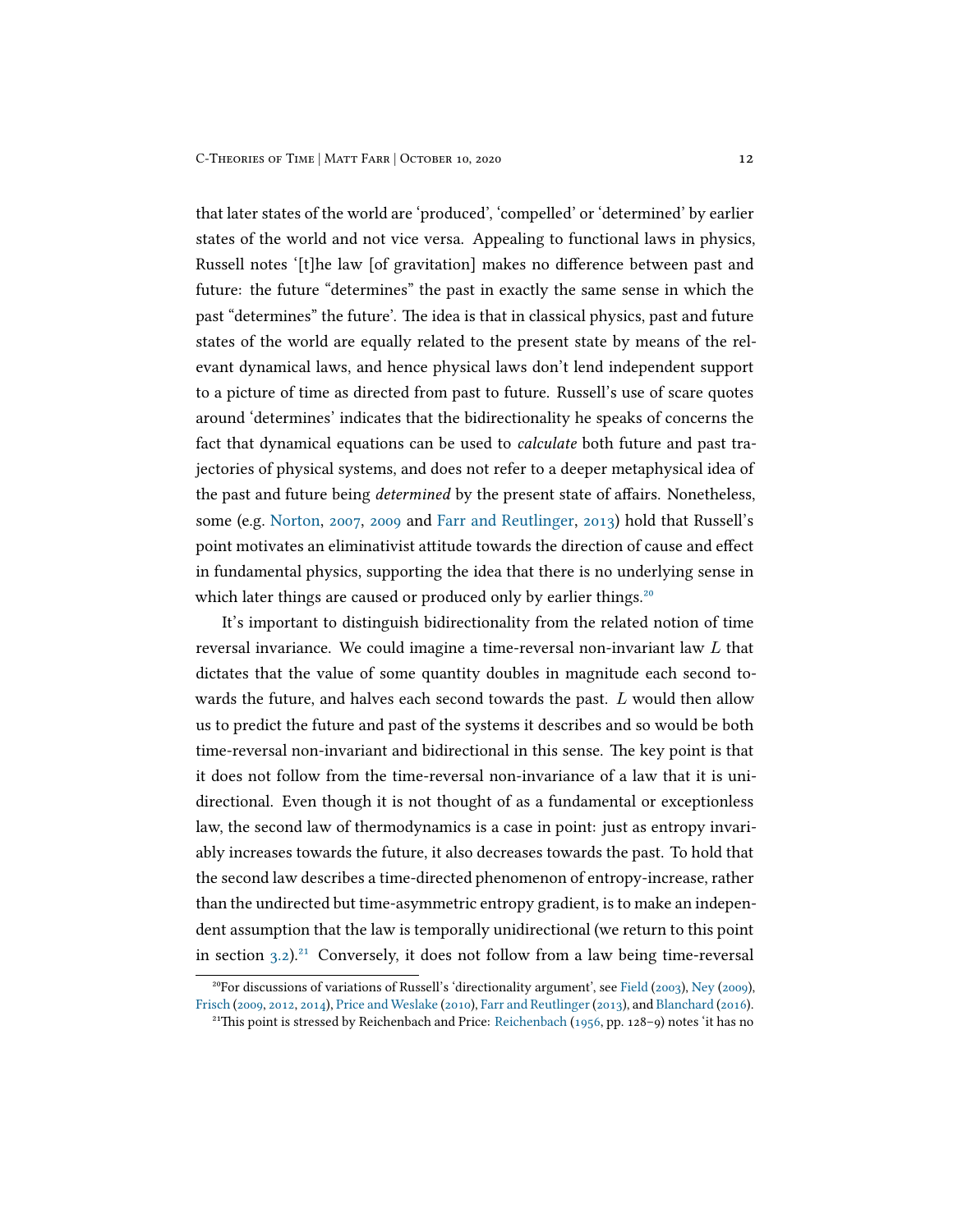invariant that it is bidirectional. For instance [Maudlin](#page-28-7) [\(2007,](#page-28-7) chs. 1&4) argues that one should view even time-reversal invariant laws as being unidirectional in nature, governing processes only towards the future, and supporting a picture of global states as being products of earlier and not later states, on the grounds that a temporally unidirectional 'production' conception of laws has independent theoretical virtues and is not inconsistent with time reversal invariant laws (see [Maudlin](#page-28-7), [2007](#page-28-7), pp. 118–120 for a defence of these points). As such, there is scope for reading a law as unidirectional or bidirectional in time regardless of whether it is time reversal invariant.

Russell's discussion of bidirectionality concerns only deterministic laws, but should indeterministic laws be understood as unidirectional in nature? [Watanabe](#page-32-2) ([1965](#page-32-2)), [Sober](#page-31-7) [\(1993\)](#page-31-7), and [Arntzenius](#page-24-5) [\(1995,](#page-24-5) [1997a](#page-24-11)[,b\)](#page-24-12) have argued in varying ways that indeterministic laws imply a direction of time on the grounds that transitional probabilities from state to state can only be invariant over time (and hence 'law-like') in at most one temporal direction (though see [Price](#page-30-0) ([1996](#page-30-0), pp. 144– 146) for arguments to the contrary). An instructive place to look regarding the compatibility of indeterminism and C-theories of time is the apparently indeterministic and time-asymmetric process of quantum measurement.<sup>22</sup> Following on from the time-symmetric account of quantum measurement of [Aharonov et al.](#page-23-1) ([1964](#page-23-1)), there has been a range of time-symmetric formulations and interpretations of quantum mechanics that take the state of a quantum system to depend nontrivially upon both past and future measurements,<sup>23</sup> and so taking quantum mechanics to be temporally bidirectional in nature. Examples of these include the two-state-vector formulation of Aharonov and others (cf. [Aharonov and Vaid-](#page-23-2)

[meaning to say \[…\] that \[…\] entropy "really" goes up, or that its time direction is "really" positive';](#page-23-2) [Price](#page-23-2) ([2002](#page-30-2), p. 88) notes that '[s]ome people may feel that they can make sense of the possibility that one labelling scheme or other is objectively correct, and hence that there is an objective fact in nature about the slope of this entropy gradient — whether it is positive or negative. On this view, there is a further fact to be explained, in addition to the existence of the gradient itself'.

<span id="page-12-0"></span> $2^{2}$ See [Penrose](#page-29-8) [\(1989](#page-29-8), p. 359) for an argument that due to the time-asymmetry of measurement, quantum mechanics is a time-asymmetric theory, and [Callender](#page-25-6) ([2000](#page-25-6)) for a response.

<span id="page-12-1"></span> $23^{\circ}$ Time symmetric quantum mechanics' is usually taken to refer to a wide range of formalisms, formulations and interpretations of quantum mechanics according to which either quantum measurement is not irreducibly irreversible, or the basic formalism is time reversal invariant, or states of systems are described in terms of values of past and future measurements, or involve some kind of retrocausal relationship between measurement outcomes and hidden variables.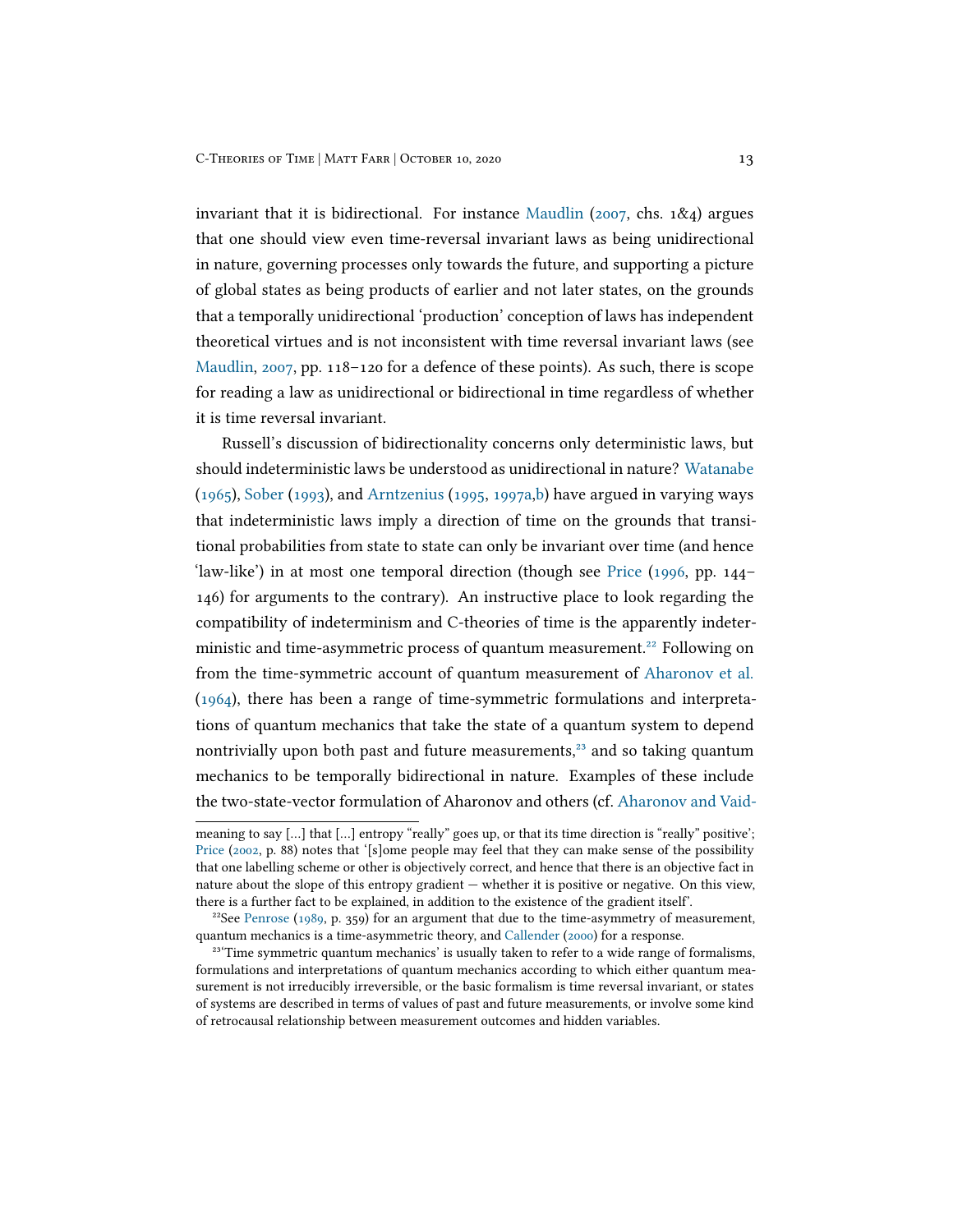man, [2007](#page-23-2)for an overview), and Cramer's ([1986](#page-25-7)) 'transactional interpretation' (cf. [Kastner](#page-27-10) ([2013\)](#page-27-10)), each of which takes the quantum state to be determined by the combination of a forwards-evolving and backwards-evolving wavefunction.<sup>24</sup> A central feature of such accounts is that the state of a particle is determined by the results of measurements it is temporally between, and not only those that are in its past, and so fitting with the structure of a C-theory of time. $25$ 

### **2.4 So far…**

These debates show a variety of motivations for C-theories. Specifically, they motivate different features of C-theories:

- **Non-Absoluteness.** There is no absolute, all-encompassing directionality of time applicable to all kinds of macroscopic and microscopic systems and the world as a whole. Rather, the kinds of processes in the world that lead us to think of the world as directed from past and future, such as the thermodynamic arrow, are not fundamental nor global in nature, but rather emergent, statistical, and/or local in nature, as in the Boltzmannian picture presented in sec. 2.1. On such a view, there can fail to be a direction of time in certain microscopic systems, or it can in principle vary from place to place and fail to be global.<sup>26</sup>
- **Symmetry.** The opposite directions of time share the same structural features, such that the fundamental dynamical laws are time reversal invariant, implying that the same basic laws of nature apply regardless of whether our

<span id="page-13-0"></span><sup>&</sup>lt;sup>24</sup>For related C-theoretic accounts of quantum mechanics, see Wharton's ( $2007$ ) Lagrangian account and Sutherland's([2008](#page-31-8)) causally-symmetrical version of De Broglie–Bohm theory, and the 'relational blockworld' of [Silberstein et al.](#page-31-9) [\(2008,](#page-31-9) [2018\)](#page-31-10)

<span id="page-13-1"></span> $^{25}$ Closely related to these are 'retrocausal' interpretations of quantum mechanics in which the choice of measurement settings for a quantum measurement can have causal influence towards both the past and future (cf. [Costa de Beauregard](#page-25-8) ([1977\)](#page-25-8); [Price](#page-29-4) [\(1994\)](#page-29-4); [Price and Wharton](#page-30-7) ([2015](#page-30-7)); [Friederich and Evans](#page-26-10) ([2019](#page-26-10))).

<span id="page-13-2"></span>²⁶I've presented non-absolutness so far to motivate the view that because our *judgements* as to which direction in time to call 'the future' can vary from place to place, this motivates the view that there is no underlying fact as to which is really the direction of time. But non-absoluteness could also be used to motivate a local realist view of time direction, where there is in such regions an underlying directionality of time, but it is not necessarily global. This second kind of position is criticised by Earman's([1974,](#page-25-2) p. 22) Principle of Precedence.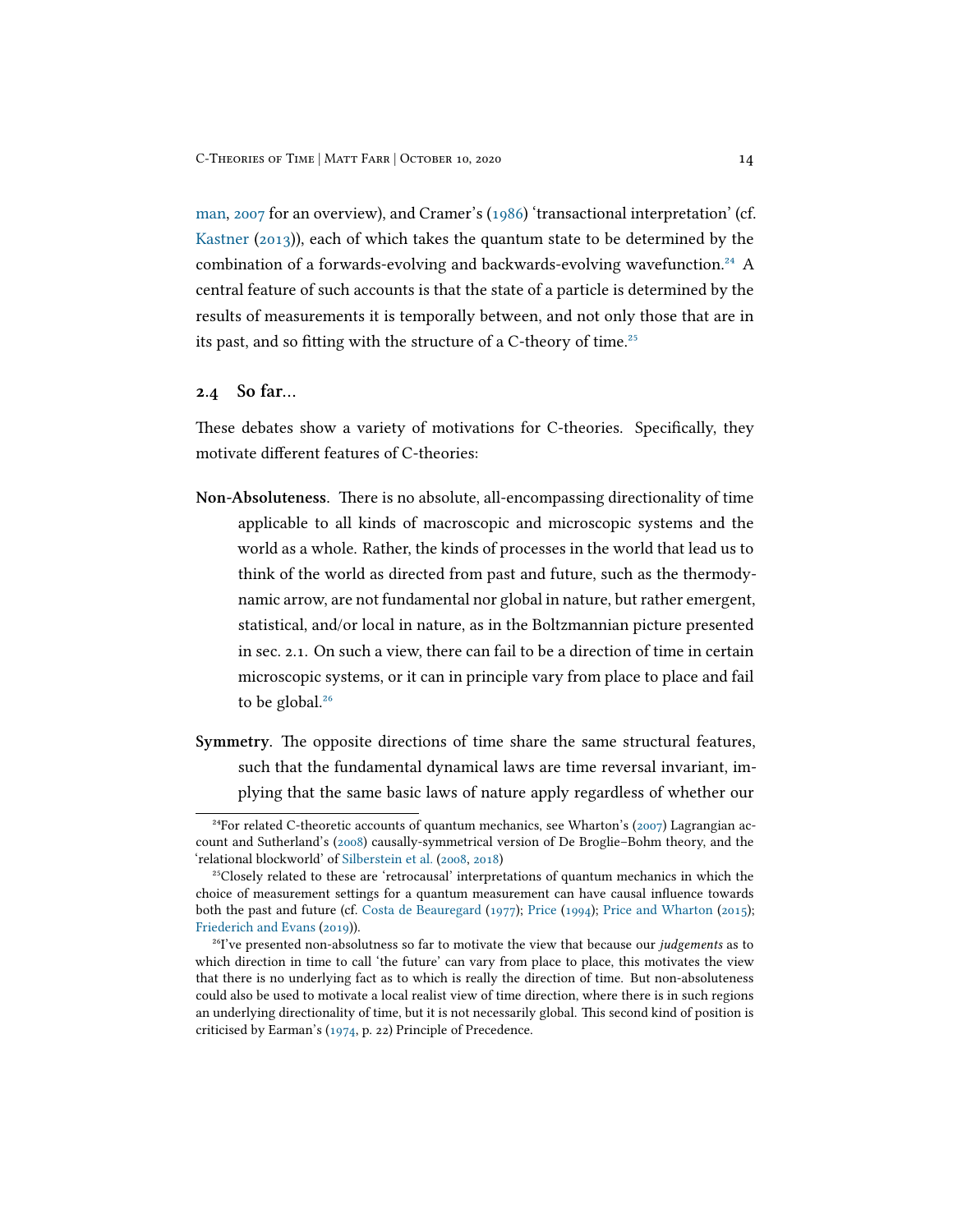world is viewed from past to future or from future to past. We've seen that the putative time reversal invariance of the actual dynamical laws of fundamental physics has been taken as evidence for Symmetry.

**Bidirectionality.** The laws of nature are either bidirectional in time, in that later things no more depend upon earlier things than vice versa (in the case of deterministic laws), or have a 'temporal betweenness' structure whereby states of the world depend upon states in both temporal directions, implying that regardless of whether the basic laws are time reversal invariant, they do not describe a world in which later things 'come out of' or are 'produced by' only earlier things.

Each of these features correspond to the idea of time being adirectional in different ways, and although one might think of a C-theory of time as endorsing each claim, a C-theorist could in principle reject one or more. For instance, one might be motivated by Non-Absoluteness in taking beliefs about time direction to stem from statistical features of large systems, whilst remaining agnostic as to whether the fundamental laws of physics are time symmetric or bidirectional.<sup>27</sup> This can be for various reasons. In the case of Symmetry, it is an open question whether the laws of physics are time-reversal invariant: (1) the very issue of justifying the standard sets of time reversal operations for theories is contentious;<sup>28</sup> (2) it is possible that a new fundamental physical theory could be either time reversal invariant or not. In the case of Bidirectionality, a C-theorist who takes a deflationary or antirealist view of laws<sup>29</sup> might hold that there is no fact of the matter whether the relevant laws are unidirectional or bidirectional. As such, 'C-theory' refers to a range of related but distinct positions, with the common thread being that time is conceived to be adirectional in at least one of these senses.

<span id="page-14-1"></span><span id="page-14-0"></span><sup>&</sup>lt;sup>27</sup>[Farr](#page-26-3) ([2018\)](#page-26-3) defends a C-theory of time whilst being agnostic about Symmetry.

<sup>&</sup>lt;sup>28</sup>For instance, the issue of justifying the standard set of time reversal transformations for classical electomagnetism has been discussed at length by [Albert](#page-24-2) ([2000](#page-24-2)), [Earman](#page-25-9) ([2002](#page-25-9)), [Malament](#page-28-10) [\(2004\)](#page-28-10), [Arntzenius and Greaves](#page-24-7) ([2009](#page-24-7)), [North](#page-29-3) ([2008\)](#page-29-3).

<span id="page-14-2"></span><sup>&</sup>lt;sup>29</sup>See [Carroll](#page-25-10) [\(2016,](#page-25-10) sec.  $4-5$ ).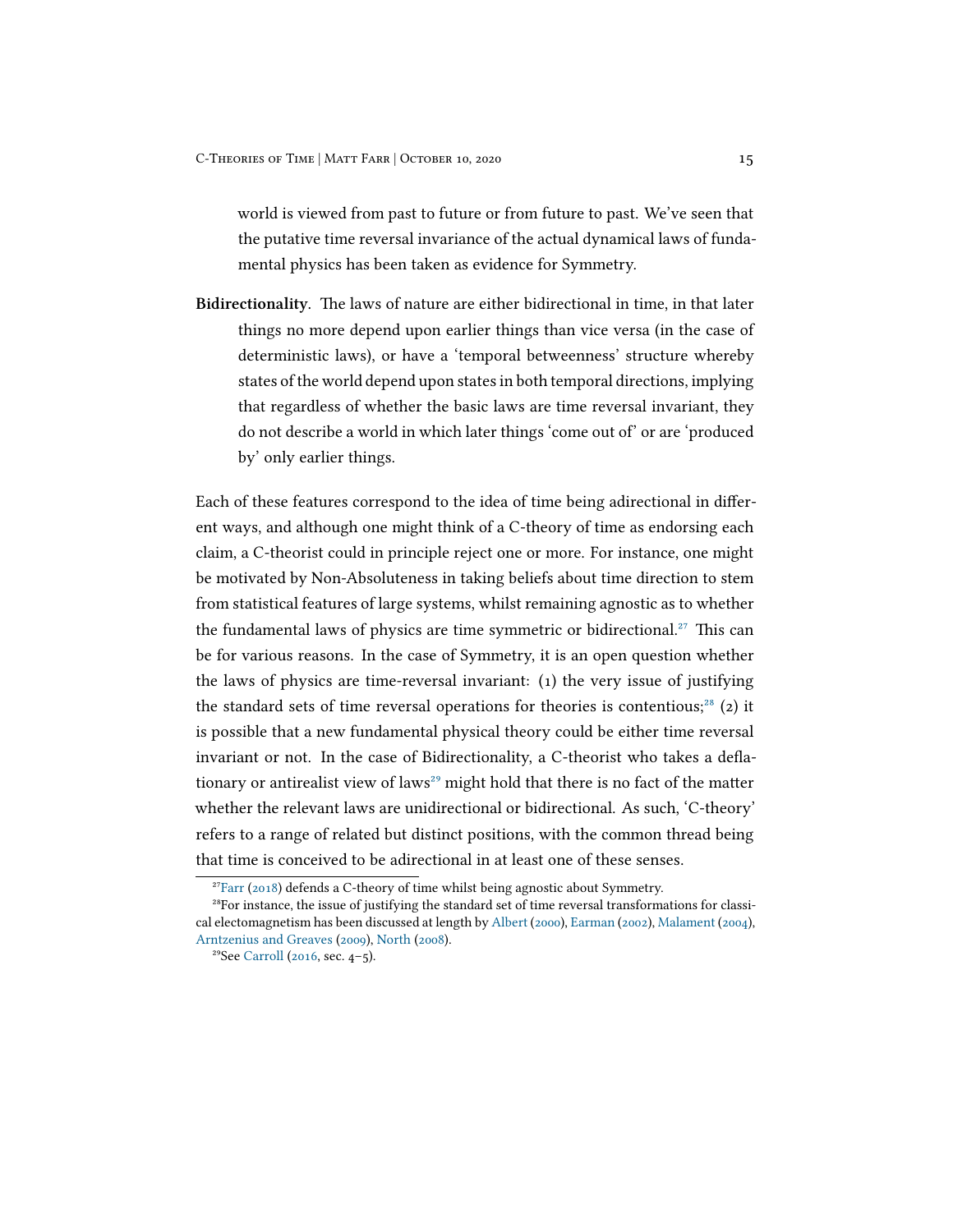### **3 Antirealism about the direction of time**

We've seen a range of motivations for adopting a C-theory of time. But what does it actually mean for time to be adirectional, and how does this fit with the ubiquitous tendency to represent the world in time-directed ways and our ordinary beliefs about processes being oriented from past-to-future, such as the expansion of the universe and your own slow waltz towards the grave? This section outlines antirealist accounts of the direction of time available to the C-theorist.

### **3.1 Direction** *in* **time, or direction** *of* **time?**

The key focus of this section is on the difference between something being *asymmetric* in time and it being *directed* in time. Many discussions of time asymmetry focus on the further distinction between 'asymmetries *in* time' and 'asymmetries *of* time' (cf. [Sklar](#page-31-11) [\(1977](#page-31-11), ch. 5F), [Horwich](#page-27-7) ([1987](#page-27-7)), [Price](#page-30-0) ([1996](#page-30-0), pp. 16–17)). Whereas the tendency of entropy to increase and not decrease towards the future can be understood as an asymmetry of physical processes *with respect to* time (or 'in' time), some take the stronger view that time itself has an asymmetrical structure whereby the past-to-future direction has different properties to the future-to-past direction. The discussion of this section concerns an independent issue: whether time is *directed* from past to future. In this case, there is an analogous distinction between 'direction *in*' and 'direction *of* ' time. For instance, one might take an individual process to 'happen' from past to future, and so have a direction in time, whilst not holding time itself to be directed. I take the discussion of the rest of this section to be neutral with respect to this issue, and I will refer to the direction *of* time and the directedness of processes *in* time interchangeably.

One interesting possibility worth briefly mentioning is for individual processes be oppositely directed in time, meaning that there are time-directed processes, but no master direction of time. Such a view could fit with the following cases: (1) Feynman's([1985](#page-26-11)) view of antiparticles as particles moving backwards in time (see [Arntzenius and Greaves,](#page-24-7) [2009](#page-24-7) for a discussion); (2) time-symmetric accounts of quantum mechanics containing both future-directed and past-directed state vectors (e.g. [Cramer](#page-25-7) ([1986](#page-25-7)), [Aharonov and Vaidman](#page-23-2) ([2007\)](#page-23-2), [Vaidman](#page-32-4) ([2010](#page-32-4)), [Kastner](#page-27-10) ([2013](#page-27-10))); (3) retrocausal accounts of quantum mechanics, such as [Costa de](#page-25-8)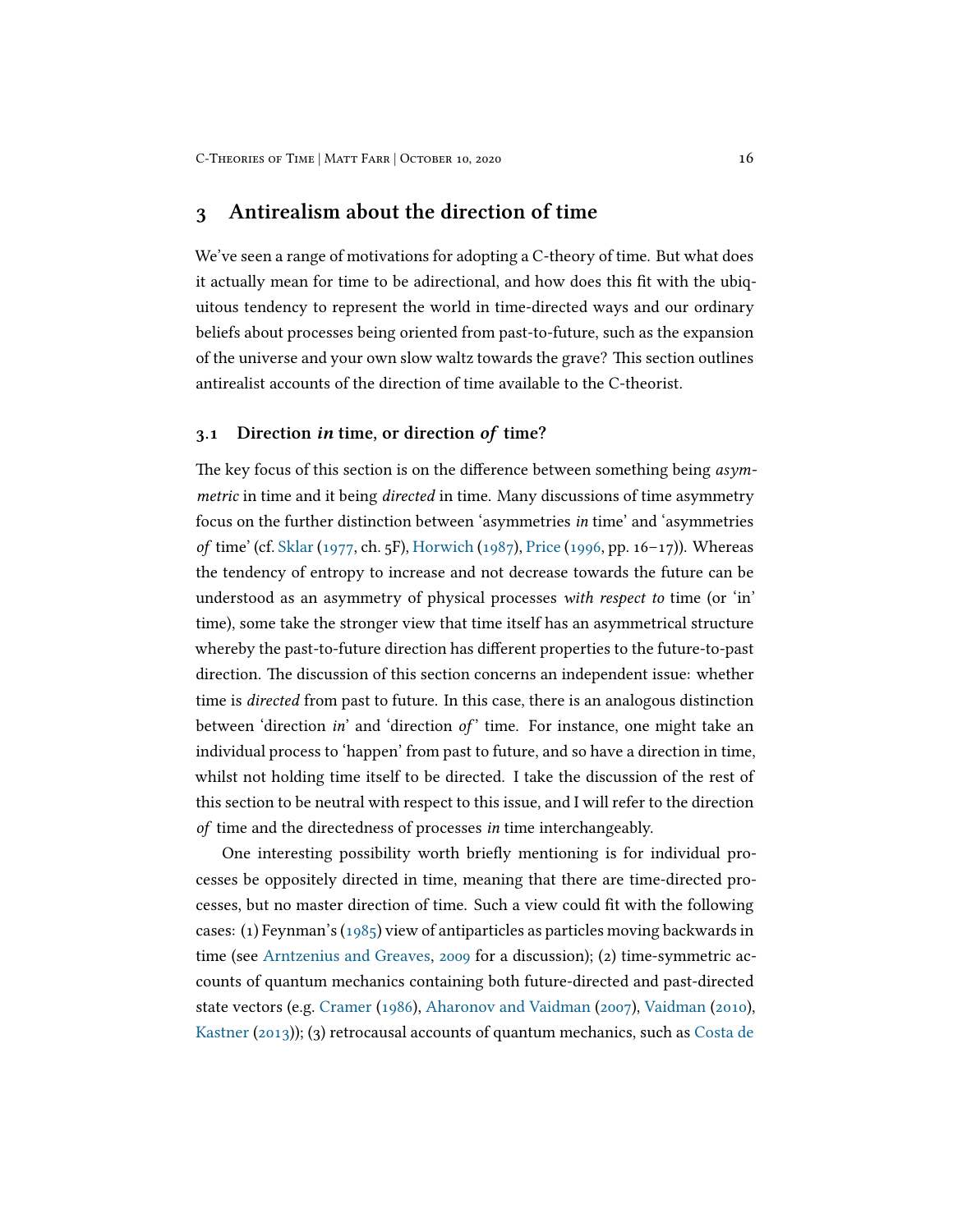[Beauregard](#page-25-8) [\(1977\)](#page-25-8) and [Price](#page-29-4) ([1994](#page-29-4), [2012](#page-30-8)) in which causal processes can be both future- and past-directed.

### <span id="page-16-0"></span>**3.2 From time asymmetry to time direction**

There are many takes on what it is for time to 'have a direction'. Firstly there are asymmetries in time. Most pieces of music are temporally asymmetric in that were you to play them from right-to-left on the sheet music, you'd play a different piece of music.<sup>30</sup> More significant to the philosophy of time are law-like asymmetries in time; kinds of processes that are systematically asymmetric with respect to time, paradigm examples being the famous 'arrows' of time:

- **Cosmological arrow.** The universe expands towards the future and contracts towards the past.
- **Electromagnetic arrow.** Electromagnetic waves expand from sources towards the future and converge upon sources towards the past.
- **Thermodynamic arrow.** The thermodynamic entropy of systems increases towards the future and not towards the past.

There is also the more familiar set of arrows that underlies much of our everyday understanding of how things work in the world that we can term 'modal arrows', such as causes being earlier and not later than their effects, events counterfactually depending upon earlier but not later events, and that we can act only for future ends and not past ends.<sup>31</sup>

Strictly speaking, each of these 'arrows'<sup>32</sup> describes a class of phenomena that behave differently relative to the two opposite directions of time (e.g. entropy 'increases' relative to one temporal direction and 'decreases' relative to the other) rather than explicitly 'pointing' in one way rather than the other. There is a logical gap between something being asymmetric in time and being *directed* in

<span id="page-16-1"></span><sup>&</sup>lt;sup>30</sup>Indeed, it is noteworthy when a musical work incorporates time symmetries, such as the palindromic instrumental sections of Sigur Rós's *Starálfur*, and various sections of Haydn's Symphony no. 47.

<span id="page-16-3"></span><span id="page-16-2"></span> $31$ See [Lewis](#page-28-11) ([1979,](#page-28-11) pp. 458–462) for a useful discussion of such asymmetries.

<sup>&</sup>lt;sup>32</sup>As far as I know, the terminology of 'arrow of time' is coined by [Eddington](#page-26-12) [\(1928](#page-26-12), p. 35) in his discussion of the apparent 'one-way property of time which has no analogue in space'.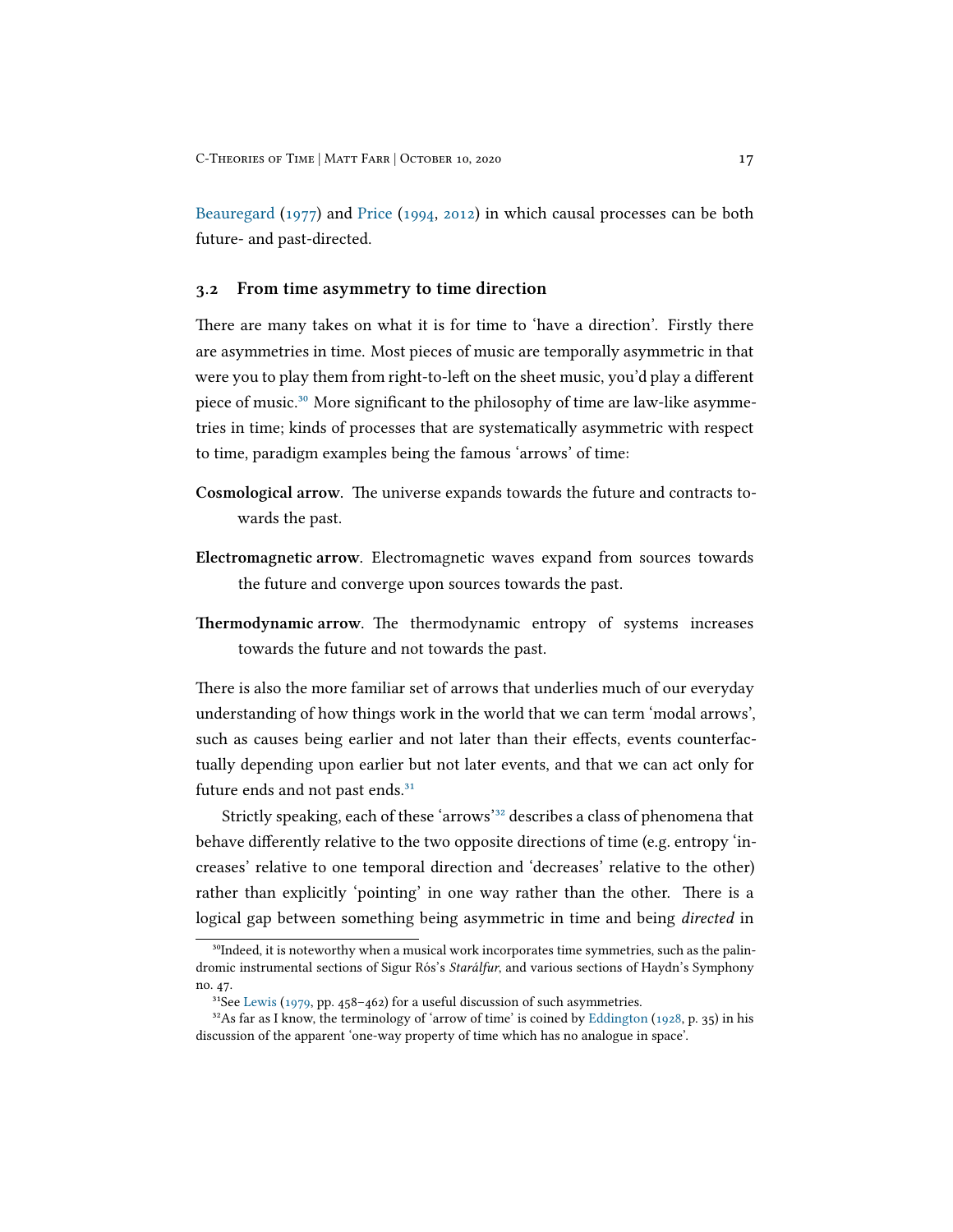time, and so it requires an inferential leap to take time-asymmetric phenomena or laws to constitute arrows that really do point in only one temporal direction. This point has been made in varying forms by several philosophers. As noted earlier, [Reichenbach](#page-31-2) ([1956](#page-31-2), ch. 15) stresses on several occasions that it is not a fact that entropy 'really' increases rather than decreases, but rather our preference to describe the thermodynamic arrow in future-pointing terms has the status of a convention. In similar fashion, [Price](#page-30-2) [\(2002,](#page-30-2) p. 88) notes that while 'some people may feel that they can make sense of the possibility that […] there is an objective fact in nature about the slope of this entropy gradient — whether it is positive or negative', such a view requires 'a further fact to be explained, in addition to the existence of the gradient itself', remarking that 'I do not understand what that additional fact could be, or what could count as evidence for it, one way or the other'. Elsewhere, [Price](#page-30-1) ([2011](#page-30-1), sec. 3; especially sec. 3.3–3.5 and 3.9.2) is sceptical that any time asymmetry can provide sufficient grounds for singling out one direction as the 'real' direction of time as opposed to the other.<sup>33</sup>

### **3.3 The semantic arrow of time**

What is uncontroversial is that we invariably describe and model such time asymmetries *as though* they are directed in time, whether it be through talking as though the universe is 'expanding' rather than 'contracting', or through putting one-way arrows on the time axes of spacetime diagrams used to model the trajectories of objects, or by assigning a particle a particular vectorial quantity as opposed to its converse (e.g. as moving 'up' rather than 'down'). $34$  Indeed, we typically do the same even for processes that are symmetrical in time, such as the swinging of an idealised pendulum from left-to-right. Time-directed ways of describing and modelling the world are ubiquitous within ordinary and scientific

<span id="page-17-0"></span><sup>&</sup>lt;sup>33</sup>[Broad](#page-25-11) [\(1938](#page-25-11), pp. 521–2) makes much the same point in response to McTaggart's claim that the past-to-future direction is the 'fundamental sense' of time on grounds of circularity. McTaggart takes the movement of the present from earlier to later times to privilege the past-to-future direction, but Broad notes that this simply '*presuppose[s]* that the direction in time from earlier to later is more important than the direction from later to earlier'; if we prefer the later-to-earlier direction, we could alternatively say that time 'passes' in the opposite direction.

<span id="page-17-1"></span> $34$ See [Albert](#page-24-2) [\(2000,](#page-24-2) ch. 1) for a discussion of whether instantaneous states of systems should be assigned vectorial quantities such as velocities.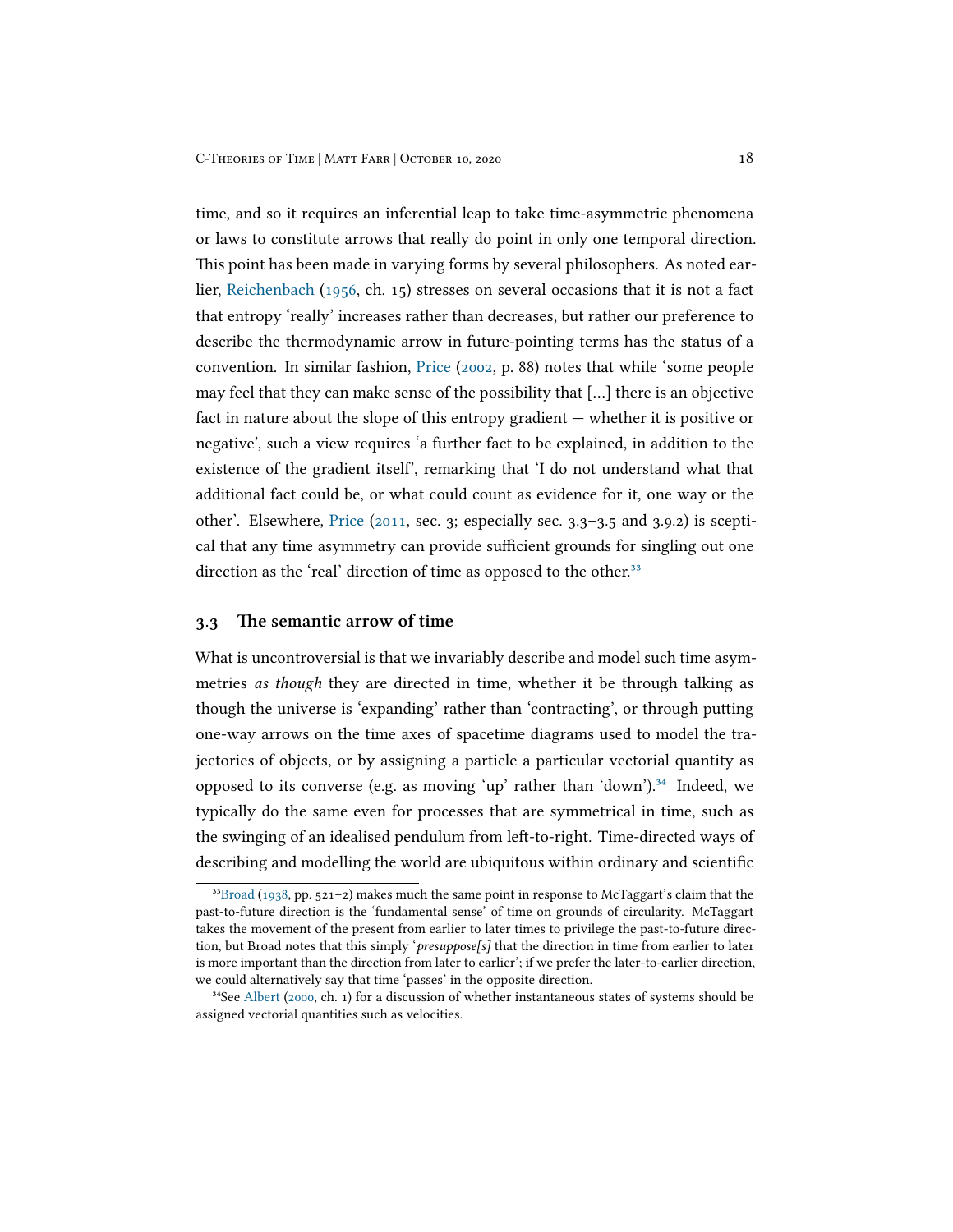discourse. Call this time-directedness of our descriptions and scientific models of the world the 'semantic arrow' of time.

**Semantic arrow.** We typically describe and model things in the world as though they are directed in time.

C-theories and directional theories of time differ over the motivation and justification for the semantic arrow. Should we prefer to describe things in timedirected ways because time is directed, and should we prefer past-to-future descriptions over future-to-past descriptions because time is directed from past to future? Or is the preference for a time-directed talk, and for past-to-future descriptions, a kind of semantic convention? Or should we just do away with timedirected ways of talking and modeling altogether? This gives three broad options: *realism*; *conventionalism*; and *eliminativism*.

- **Realism about time direction.** Time-directed descriptions and models aim to successfully refer to, or represent, the real time-directedness of processes in the world.
- **Conventionalism about time direction.** Future-directed descriptions are to be preferred to past-directed and temporally-adirectional descriptions on conventional grounds, despite being no more true than them.
- **Eliminativism about time direction.** All time-directed descriptions (both futuredirected and past-directed) are false, since they represent a non-existent entity (the direction of time), and should be replaced with temporallyadirectional descriptions.

I'll first outline time-direction realism before detailing the two antirealist options available to the C-theorist (conventionalism and eliminativism).

### **3.4 Realism about time direction**

Time-direction realism is common to A- and B-theories of time. In the case of A-theories, the past-to-future direction is taken to be the direction in which time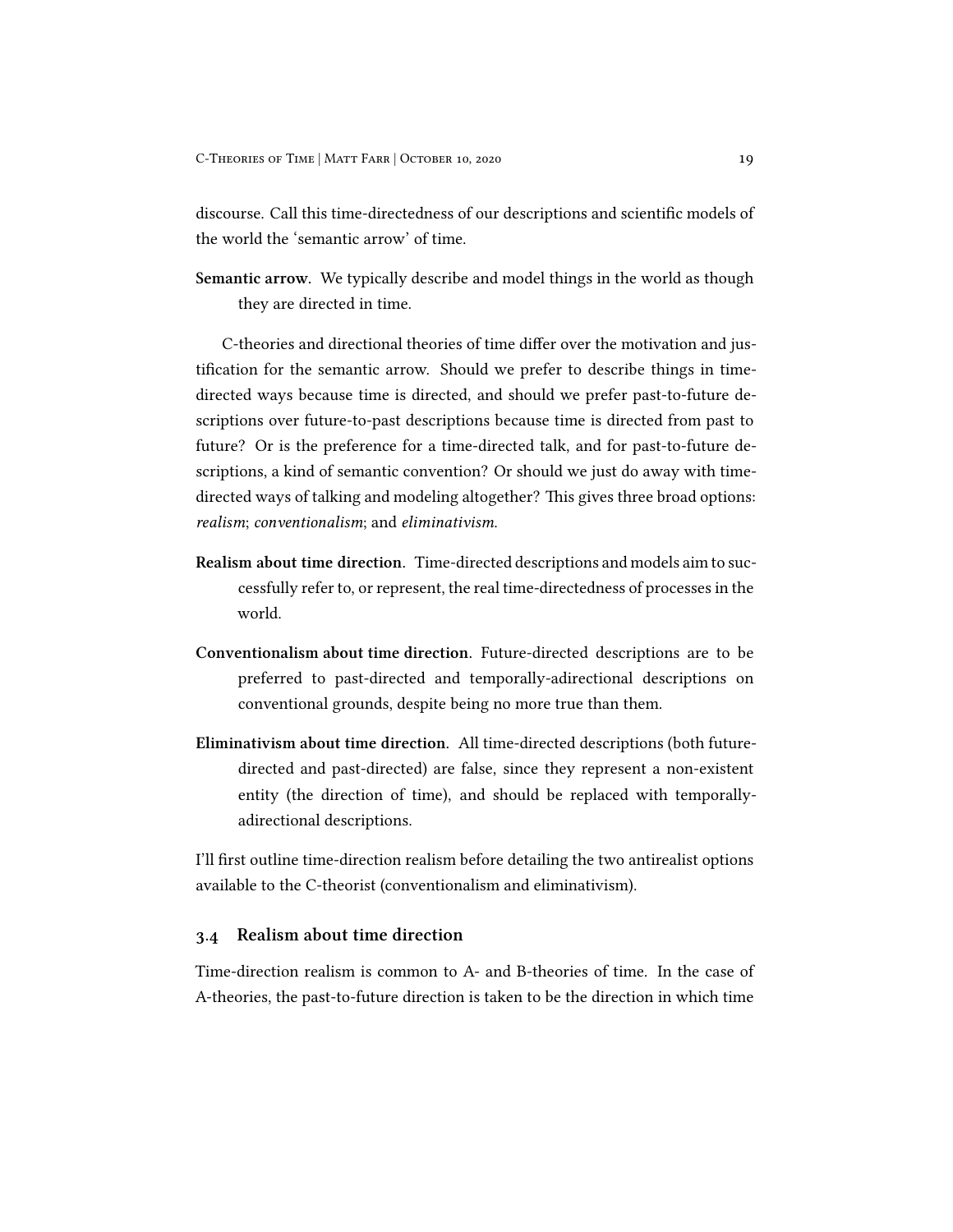passes.<sup>35</sup> In the case of B-theories: [Mellor](#page-29-9) ([1991](#page-29-9), [1998](#page-29-10), [2009](#page-29-11)) takes there to be a fundamental directionality from causes to effects that privileges the past-to-future direction; [Earman](#page-25-2) ([1974](#page-25-2)) and others<sup>36</sup> take the direction of time to be best understood and represented in terms of a geometrical object — a temporal orientation — that points at each spacetime point towards the local future; and [Maudlin](#page-28-12) ([2002](#page-28-12), [2007](#page-28-7)) holds it to be an 'irreducible fact' that states of the world are 'produced by' earlier states.

For the time-direction realist, the future-directed statement 'the universe is expanding' is true in terms of: (a) time is directed from earlier to later; and (b) the universe is larger at later times than at earlier times (as is implied by cosmological redshift). Such accounts use the idea of a primitive or irreducible direction of time (or directedness of processes in time) to act as a truthmaker for time-directed statements, or as an object that time-directed models aim to accurately represent. By this standard, the past-directed statement 'the universe is contracting', though an accurate description of how things look towards the past, is false since it misrepresents the real direction of time. We can state this in the form of an argument for time-direction realism:

- **(P1)** We standardly talk and model things in the world as though they are directed from past to future (call this 'time-directed talk').
- **(P2)** Our time-directed talk is (in general $37$ ) true.
- **(P3)** Time-directed talk represents time as being directed from past to future. *Or,*
- **(P3\*)** The truth of time-directed talk requires time to be directed from past to future.

<span id="page-19-0"></span> $35$ This is the view of [McTaggart](#page-28-3) [\(1927,](#page-28-3) p. 347), who holds that the earlier-to-later direction is the 'fundamental sense' of time, owing to it 'agree[ing] with the direction of the change' (even though McTaggart ultimately rejects the A series as unreal). See [Zimmerman](#page-32-5) ([2005](#page-32-5)) for a classic contemporary take on the A-theory.

<span id="page-19-1"></span><sup>&</sup>lt;sup>36</sup>e.g. [Weingard](#page-32-6) ([1977\)](#page-32-6), [Clifton and Hogarth](#page-25-12) [\(1995](#page-25-12)), [Malament](#page-28-10) ([2004\)](#page-28-10), [Maudlin](#page-28-12) [\(2002,](#page-28-12) [2007](#page-28-7)), [North](#page-29-3) [\(2008\)](#page-29-3).

<span id="page-19-2"></span><sup>&</sup>lt;sup>37</sup>Of course, even the realist concedes that we can say false things using time-directed language, such as 'that car is driving backwards down the road' [it isn't].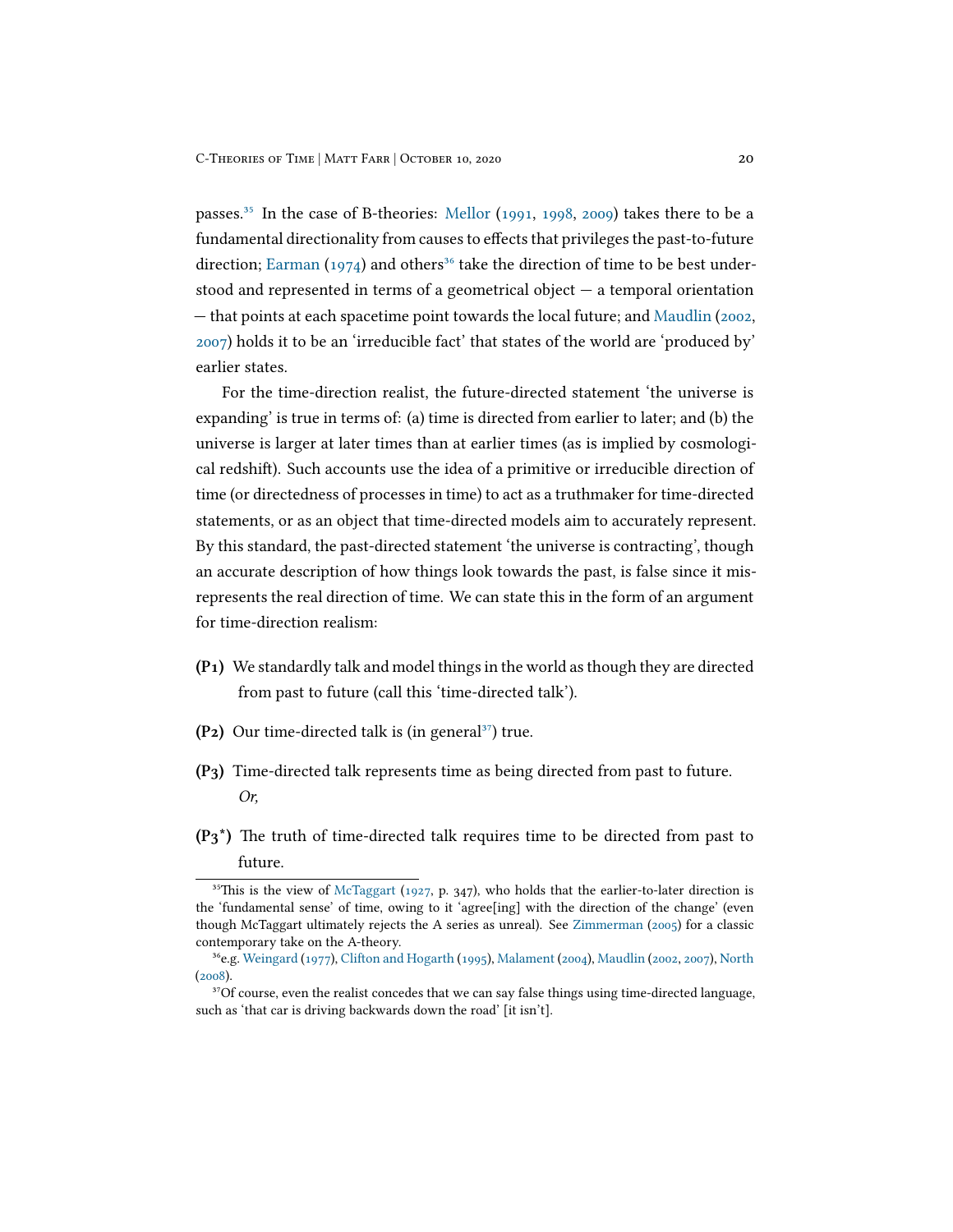### **(C)** Time is directed from past to future.

There are two key ways in which the C-theorist can reject this argument: *eliminativism* rejects (P2) of the argument, holding time-directed talk to be systematically in error; and *conventionalism* rejects both of (P<sub>3</sub>) and (P<sub>3</sub><sup>\*</sup>) by taking timedirected talk to be a useful convention that does not commit us to the existence of a direction of time. I'll go through each in turn.

### **3.5 Eliminativism about time direction**

An obvious option for the C-theorist is to regard time-directed statements such 'the universe is expanding' as false. It is easy to read antirealism about time direction in an eliminativist way: if there is no real directedness of things in time, then one might think we should simply not talk as though things are directed in time. Analogous kinds of eliminative antirealism have held popularity amongst philosophers, such as moral error theory's claim that all statements about moral values are outright false since there are no moral facts to make them true. Following moral error theory, time-direction eliminativism shares with time-direction realism the claim that time-directed statements require the existence of a primitive or irreducible direction of time in order to be true, and in the absence of such a thing, time-directed talk is false. Whereas realists take past-directed talk to falsely represent the direction of time, eliminativists take all time-directed talk (both future-directed and past-directed) to refer to something that does not exist, and so be in error.

Nonetheless, eliminativism about time direction has scarcely been defended by philosophers. One person who does appear to defend an eliminativist C-theory is [Gold](#page-27-3) ([1966\)](#page-27-3); he suggests that since positive and negative time are equivalent, we should give up time-directed notions such as things being 'related by cause and effect', which 'now becomes meaningless' (p. 327). Gold suggests that thinking of the world only as it appears from past-to-future, as opposed to a fully temporally adirectional conception, is parochial and inconsistent with the time symmetry of physics, lamenting that '[i]t may be very difficult for us to change our ways of thought' (p. 329). In similar fashion, [Price](#page-30-0) [\(1996,](#page-30-0) p. 266) calls for philosophers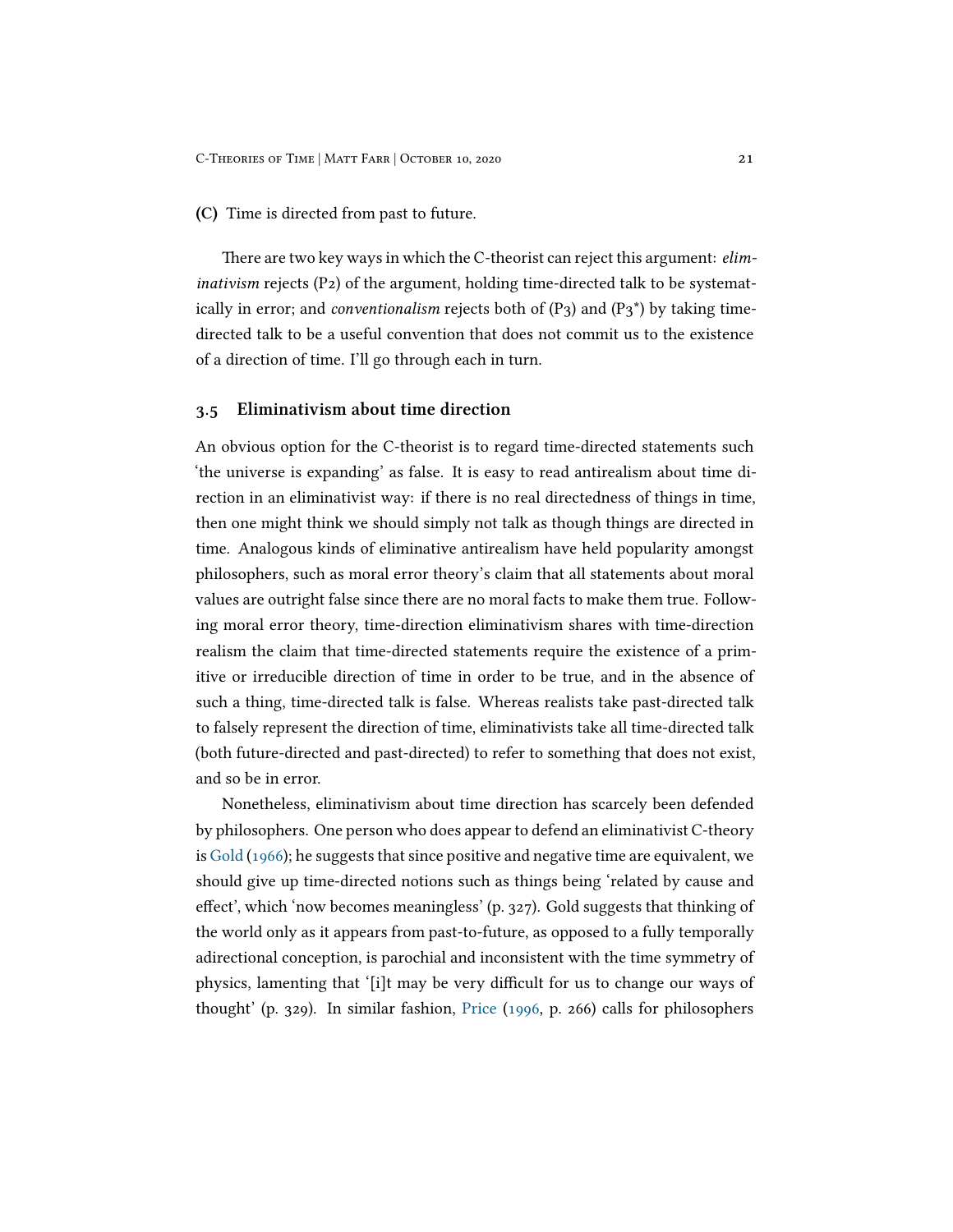to provide a 'proper conceptual framework for an atemporal<sup>38</sup> physics,' implying throughout the book that conventional time-directed ways of representing physical systems can be a hinderance to understanding time-asymmetries. [Re](#page-31-2)[ichenbach](#page-31-2) [\(1956\)](#page-31-2) also has an element of eliminativism in that he cautions that one should not hold that processes are 'really' directed in time (such as entropy really increasing as opposed to decreasing). However, both Reichenbach and Price also adopt conventionalist strategies.

#### **3.6 Conventionalism about time direction**

Rather than taking the non-existence of a direction of time to entail that timedirected statements are false, the C-theorist may prefer to treat future-directed talk as a useful convention. I use 'conventionalism about time direction' to refer to a range of positions that offer a best-of-both-worlds option: avoiding realism's ontological commitment to a direction of time, while retaining the convenience of time-directed talk.<sup>39</sup> This convenience functions at two levels: (1) preferring timedirected descriptions and models to temporally adirectional ones; (2) preferring future-directed descriptions to past-directed descriptions. The most notable conventionalist account time direction is Reichenbach's: though taking a language of increasing entropy and a language of decreasing entropy to be 'equivalent' and 'as true as [each] other' [\(Reichenbach,](#page-31-2) [1956](#page-31-2), p. 154), he suggests that the former should be preferred on grounds of naturalness and convenience.<sup>40</sup>

It is important to emphasise that the choice of a particular convention is not arbitrary; Reichenbach notes that one should not overlook the 'empirical content

<span id="page-21-0"></span><sup>&</sup>lt;sup>38</sup>Price's use of 'atemporal' refers to a temporally adirectional position, namely the view from 'nowhen' (i.e. outside time), rather than a call for a physics that makes no reference to temporal terms at all.

<span id="page-21-1"></span><sup>&</sup>lt;sup>39</sup>The use of the term 'conventionalism' to refer to such positions comes from how Reichenbach relates the position to other kinds of conventionalism, such as Henri Poincaré's geometric conventionalism (see [Reichenbach,](#page-31-2) [1956,](#page-31-2) ch. 18).

<span id="page-21-2"></span>⁴⁰Conventionalism is distinct from reductionist accounts of the direction of time that aim to provide conditions under which time-directed sentences can be true that are not irreducibly timedirected, such as the Boltzmann–Reichenbach analysis of 'earlier' and 'later' in terms of the entropy gradient (and the related Albert–Kutach–Loewer analysiss of the asymmetry of counterfactual dependence in terms of the past hypothesis). Though such accounts provide a semantics for timedirected sentences, it doesn't follow that they provide an independent justification for taking the direction of entropy-increase, rather than entropy-decrease, to be the direction of positive time.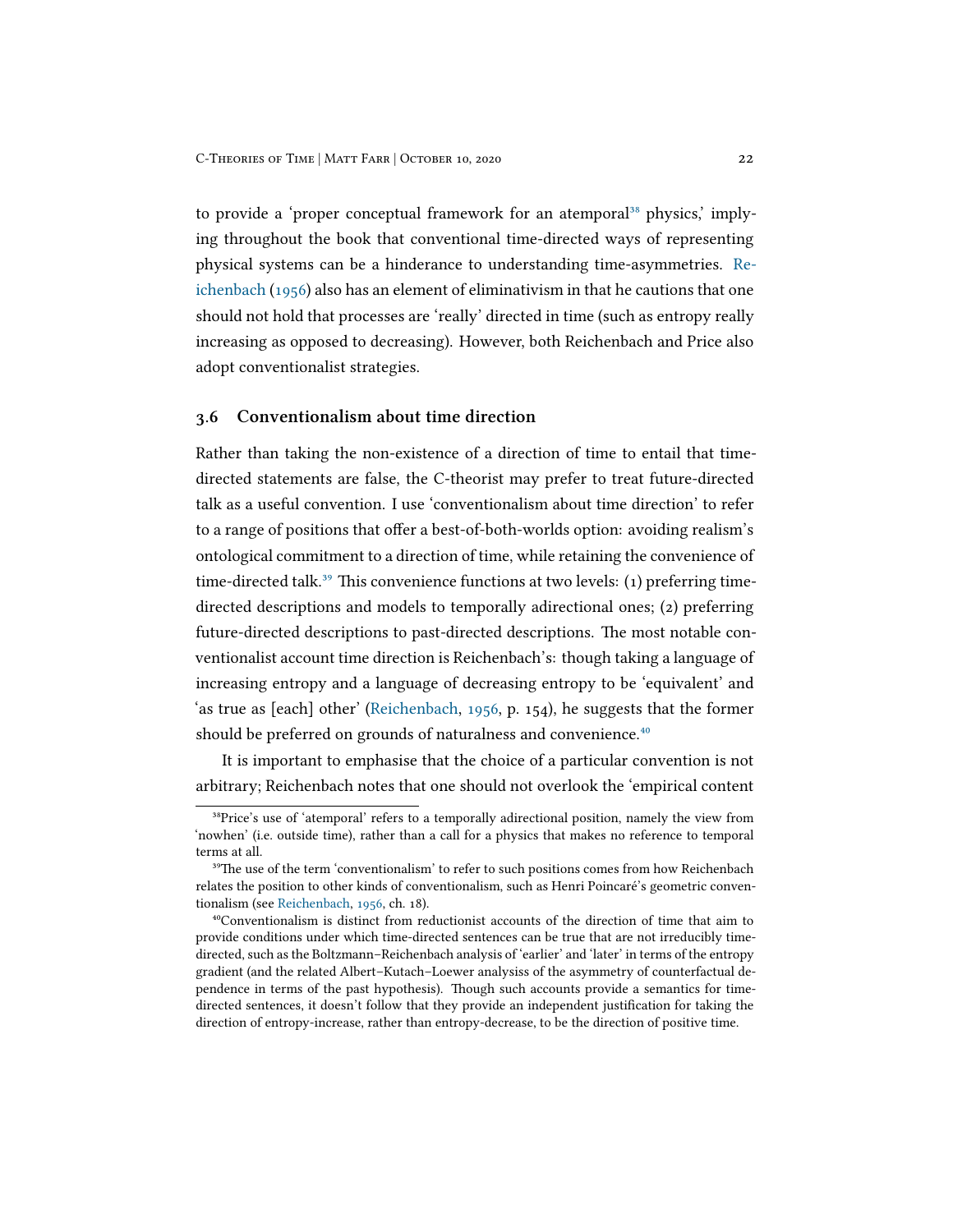associated with the use of [the] convention' of taking positive time to be the 'direction of growing entropy'([Reichenbach](#page-31-2), [1956](#page-31-2), p. 154). The empirical content Reichenbach has in mind is that the causal structure of systems (as understood in terms of his principle of common cause) $41$  is such that causes are to be found at lower-entropy states than their effects, and so a language of increasing entropy is a 'more natural language' (p. 154) than one of decreasing entropy, since it allows us to give causal rather than teleological (or 'final') explanations (i.e. explanations in terms of the causal past rather than causal future).<sup>42</sup>

A further reason for preferring past-to-future descriptions considered by Reichenbach is that future-to-past descriptions would be comparatively 'inconvenient, because [they] contradict the time direction of psychological experience' ([Reichenbach](#page-31-2), [1956](#page-31-2), p. 154). $43$  A closely related reason is that the past-to-future direction reflects our temporal perspective as agents; as [Price](#page-30-0) ([1996](#page-30-0), p. 155) puts it, we '*deliberate* for the future on the basis of information about the past'. [Price](#page-30-0) ([1996](#page-30-0), p. 193 & p. 276, n. 14) refers to his own position as 'conventionalism' (though more generally terms it 'perspectivalism' [\(Price,](#page-29-12) [1992,](#page-29-12) [1996](#page-30-0), [2007](#page-30-9))). Price's position amounts to a conventional preference for the past-to-future direction in the wider context of his C-theoretic view that neither past-to-future nor future-topast languages are 'objectively correct' [\(Price,](#page-30-2) [2002,](#page-30-2) p. 88), prioritising the past-tofuture talk on grounds of practical relevance. [Farr](#page-26-3) ([2018](#page-26-3), sec. 3) appeals to conventionalism about time direction, and agency and interventionist accounts of causal direction, $44$  to argue that in cases in which there are independent grounds for distinguishing a causal direction for processes (as is typically the case for macroscopic systems) C-theorists ought to prefer the direction of time in which causes temporally precede effects to describe systems, as opposed to the time-reverse

<span id="page-22-0"></span><sup>&</sup>lt;sup>41</sup>See [Hitchcock and Rédei](#page-27-11) [\(2020](#page-27-11)) for an exhaustive and excellent overview of the principle of common cause.

<span id="page-22-1"></span> $^{42}$ Reichenbach further notes that 'the convention of defining positive time through growing entropy is inseparable from accepting causality as the general method of explanation' [\(Reichenbach](#page-31-2), [1956](#page-31-2), p. 154).

<span id="page-22-2"></span>⁴³Reichenbach's *The Direction of Time* was intended to include a final chapter discussing the relationship between the physics and psychology of time direction, but Reichenbach died in the process of writing this. See Maria Reichenbach's introduction to the book for a summary of Hans' notes on this.

<span id="page-22-3"></span><sup>&</sup>lt;sup>44</sup>See [Woodward](#page-32-7) [\(2009](#page-32-7)), [Price](#page-30-10) [\(2014](#page-30-10)) and [Ismael](#page-27-12) [\(2016\)](#page-27-12) for an ongoing discussion of whether interventionist accounts of causation are distinct from agency theories.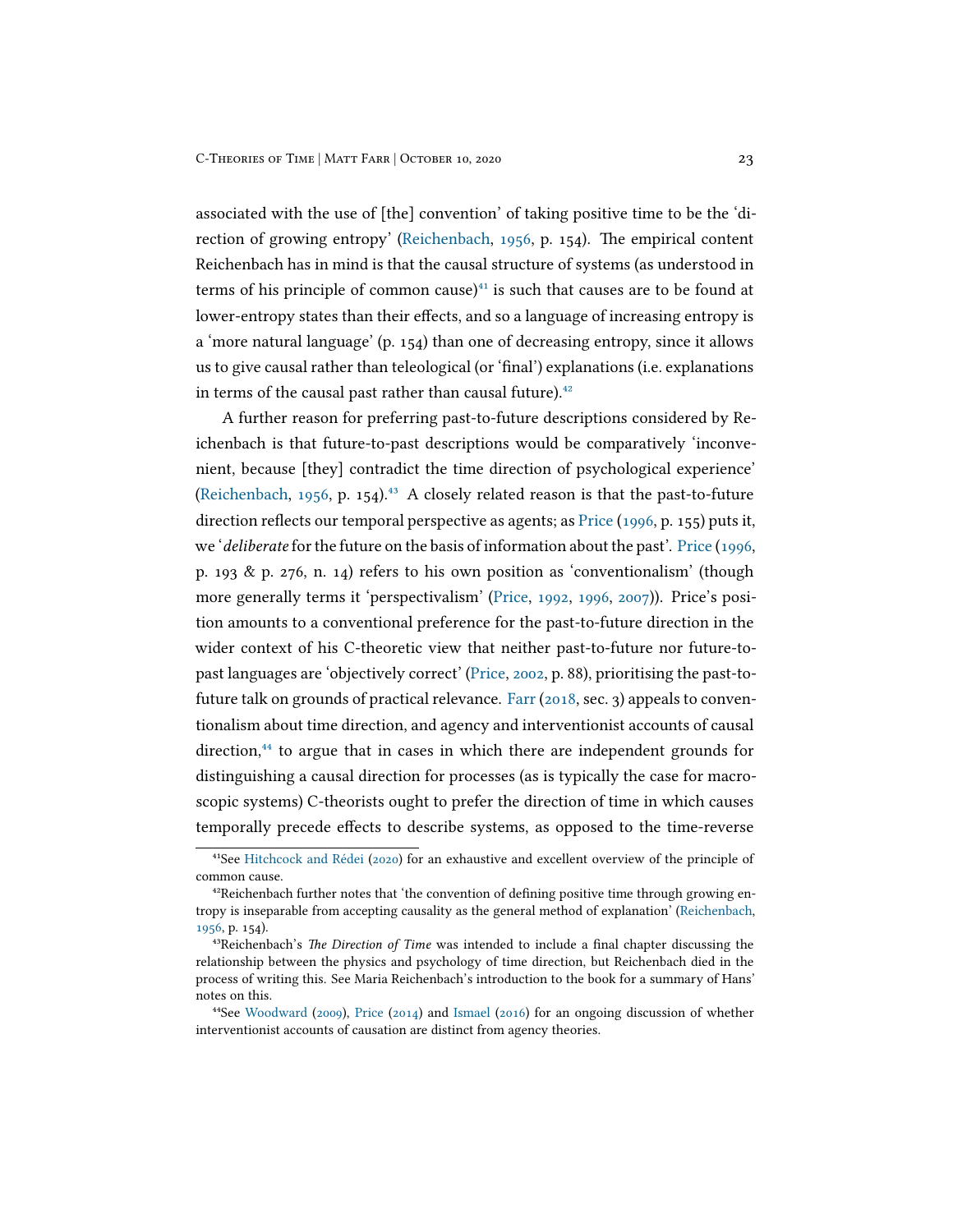description and temporally adirectional descriptions.

### **4 Outlook**

There is a range of different motivations and interpretations for a C-theory of time. What C-theories have in common is the idea that there is a basic sense in which the world is adirectional in time, whether that being motivated by the time reversal symmetry of microphysics, the temporal bidirectionality of laws of nature, or the statistical, local or emergent nature of the kinds of time asymmetries that ordinarily motivate a belief in the directionality of time. In taking time to be adirectional, C-theorists can regard time-directed descriptions of phenomena as either: something to be eliminated from philosophical and scientific discourse; or a useful and empirically-motivated convention that does not commit them to a basic directionality of time.

There are much wider philosophical topics on which the distinction between C-theories and directional theories bears, such as: the relationship between the direction of time and direction of causation; the differences between initial and final conditions; whether governing conceptions of laws of nature can be C-theoretic; whether the time asymmetries of human psychology and memory support the B-theory over the C-theory; and the openness of the future and fixity of the past. All are issues to which the groundwork laid out in this article may be applied.

### **References**

- <span id="page-23-1"></span>Aharonov, Y., P. G. Bergmann, and J. L. Lebowitz (1964, Jun). Time symmetry in the quantum process of measurement. *Phys. Rev. 134*, B1410–B1416.
- <span id="page-23-2"></span>Aharonov, Y. and L. Vaidman (2007). The two-state vector formalism: An updated review. In G. Muga, R. Sala Mayato, and Í. Egusquiza (Eds.), *Time in Quantum Mechanics*, Volume 734 of *Lecture Notes in Physics*, pp. 399–447. Springer Berlin Heidelberg.
- <span id="page-23-0"></span>Albert, D. (1994a). The foundations of quantum mechanics and the approach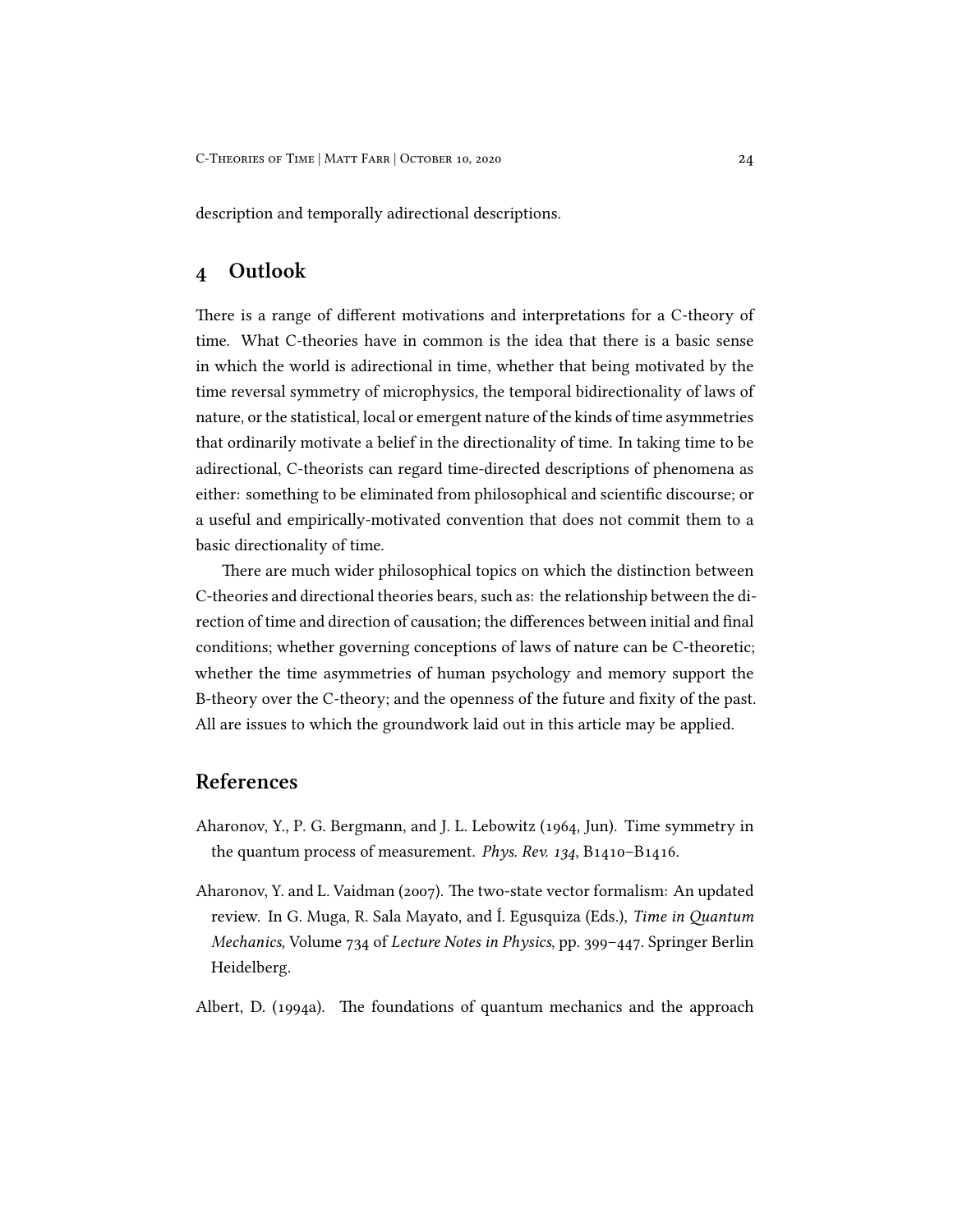to thermodynamic equilibrium. *The British Journal for the Philosophy of Science 45*(2), 669–677.

- <span id="page-24-4"></span>Albert, D. Z. (1994b). The foundations of quantum mechanics and the approach to thermodynamic equilibrium. *Erkenntnis 41*, 191–206. 10.1007/BF01128829.
- <span id="page-24-2"></span>Albert, D. Z. (2000). *Time and Chance*. Massachusetts: Harvard University Press.
- <span id="page-24-5"></span>Arntzenius, F. (1995). Indeterminism and the direction of time. *Topoi 14*, 67–81.
- <span id="page-24-11"></span>Arntzenius, F. (1997a). Mirrors and the direction of time. *Philosophy of Science 64*, pp. S213–S222.
- <span id="page-24-12"></span>Arntzenius, F. (1997b). Transition chances and causation. *Pacific Philosophical Quarterly 78*(2), 149–168.
- <span id="page-24-6"></span>Arntzenius, F. (2004). Time reversal operations, representations of the Lorentz group, and the direction of time. *Studies In History and Philosophy of Science Part B: Studies In History and Philosophy of Modern Physics 35*(1), 31–43.
- <span id="page-24-7"></span>Arntzenius, F. and H. Greaves (2009). Time reversal in classical electromagnetism. *British Journal for the Philosophy of Science 60*(3), 557.
- <span id="page-24-3"></span>Baras, D. and O. Shenker (2020). Calling for explanation: The case of the thermodynamic past state. *European Journal for Philosophy of Science*.
- <span id="page-24-1"></span>Baron, S. and K. Miller (2018). *An Introduction to the Philosophy of Time*. John Wiley & Sons.
- <span id="page-24-8"></span>Bigi, I. I. and A. I. Sanda (2009). *CP violation*. Cambridge University Press.
- <span id="page-24-9"></span>Black, M. (1962). *Models and Metaphors: Studies in Language and Philosophy*. Ithaca: Cornell University Press.
- <span id="page-24-10"></span>Blanchard, T. (2016). Physics and causation. *Philosophy Compass 11*(5), 256–266.
- <span id="page-24-0"></span>Boltzmann, L. (1964). *Lectures on Gas Theory 1896-1898*. Berkeley: University of California Press.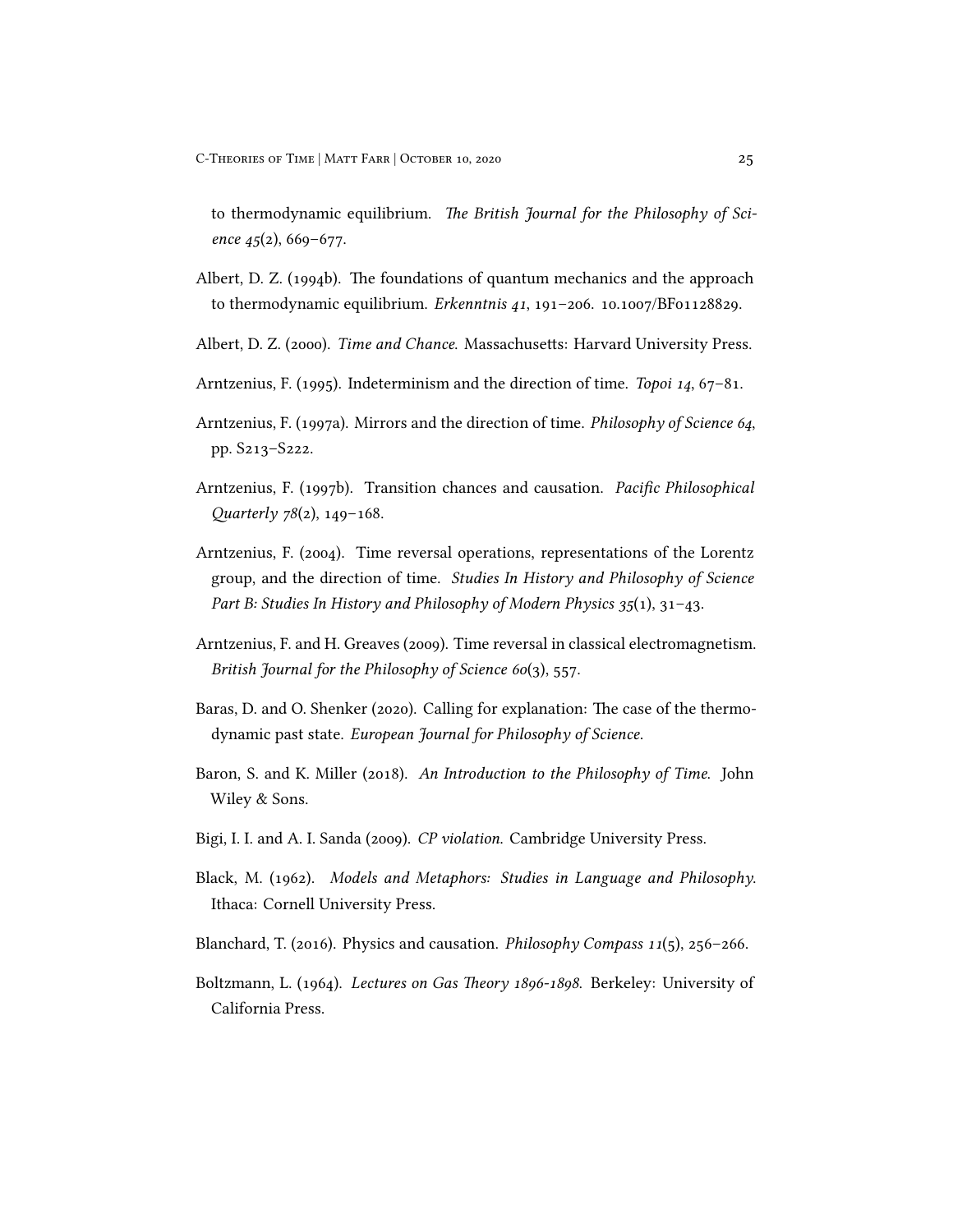- <span id="page-25-11"></span>Broad, C. D. (1938). *Examination of McTaggart's Philosophy*, Volume II. Cambridge: Cambridge University Press.
- <span id="page-25-6"></span>Callender, C. (2000). Is time 'handed' in a quantum world? *Proceedings of the Aristotelian Society 100*(1), 247–269.
- <span id="page-25-4"></span>Callender, C. (2004a). Measures, explanations and the past: Should 'special' initial conditions be explained? *British Journal for Philosophy of Science 55*(2), 195–217.
- <span id="page-25-5"></span>Callender, C. (2004b). There is No Puzzle about the Low Entropy Past. *In: Contemporary Debates in Philosophy of Science, Oxford*, 240–256.
- <span id="page-25-3"></span>Callender, C. (2016). Thermodynamic asymmetry in time. In E. N. Zalta (Ed.), *The Stanford Encyclopedia of Philosophy* (Winter 2016 ed.). Metaphysics Research Lab, Stanford University.
- <span id="page-25-1"></span>Callender, C. (2017). *What Makes Time Special?* Oxford University Press.
- <span id="page-25-10"></span>Carroll, J. W. (2016). Laws of nature. In E. N. Zalta (Ed.), *The Stanford Encyclopedia of Philosophy* (Fall 2016 ed.). Metaphysics Research Lab, Stanford University.
- <span id="page-25-12"></span>Clifton, R. and M. Hogarth (1995). The definability of objective becoming in Minkowski spacetime. *Synthese 103*(3), 355–387.
- <span id="page-25-8"></span>Costa de Beauregard, O. (1977). Time symmetry and the Einstein paradox. *Il Nuovo Cimento B 42*(1), 41–64.
- <span id="page-25-7"></span>Cramer, J. G. (1986, July). The transactional interpretation of quantum mechanics. *Reviews of Modern Physics 58*, 647–687.
- <span id="page-25-0"></span>Deng, N. (2013). Our experience of passage on the b-theory. *Erkenntnis 78*(4), 713–726.
- <span id="page-25-2"></span>Earman, J. (1974). An attempt to add a little direction to "the problem of the direction of time". *Philosophy of Science 41*(1), 15–47.
- <span id="page-25-9"></span>Earman, J. (2002). What time reversal invariance is and why it matters. *International Studies in the Philosophy of Science 16*(3), 245–264.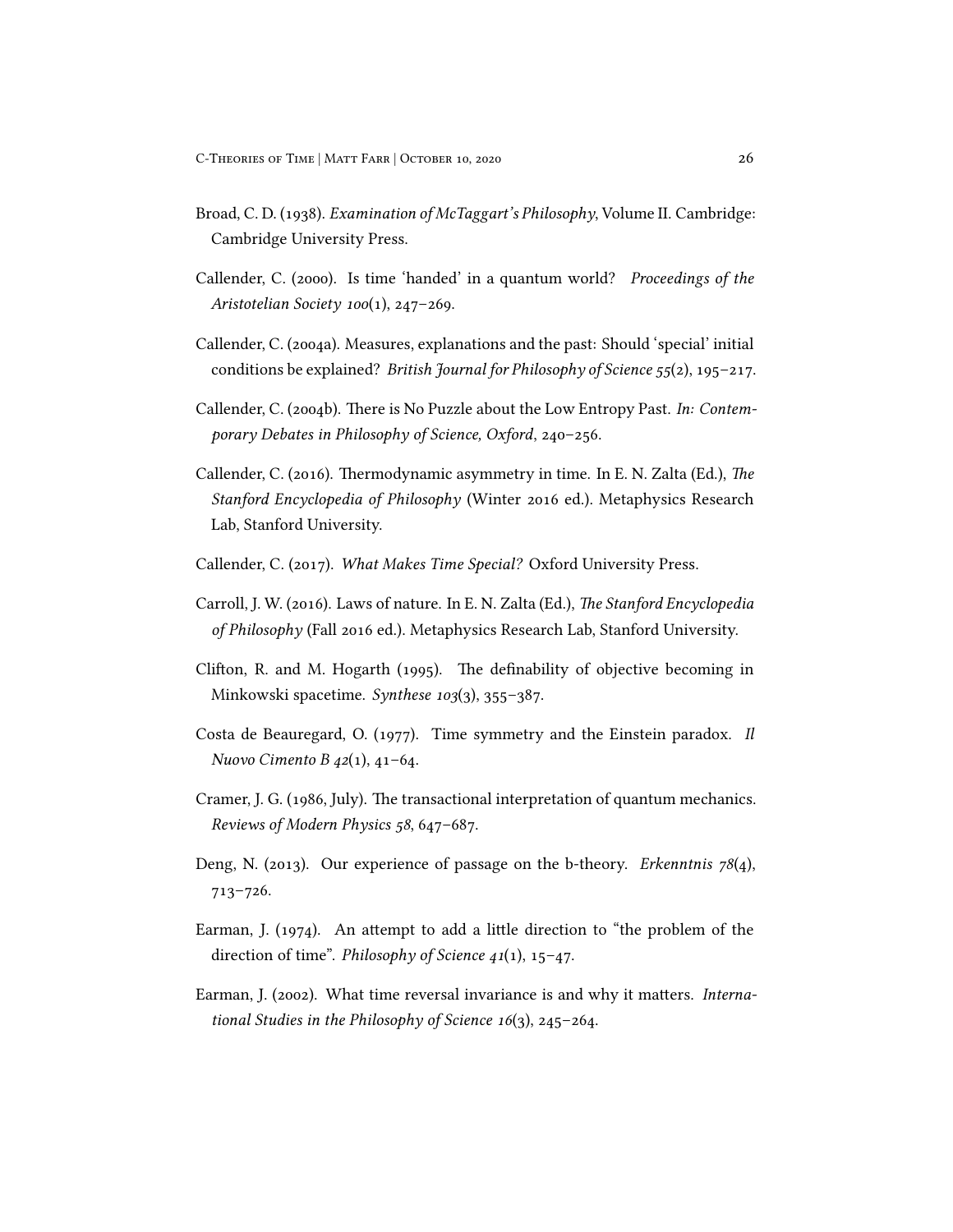- <span id="page-26-12"></span>Eddington, A. S. (1928). *The Nature of the Physical World*. Cambridge: Cambridge University Press.
- <span id="page-26-1"></span>Farr, M. (2012a). On *A*- and *B*-theoretic elements of branching spacetimes. *Synthese 188*(1), 85–116. doi: 10.1007/s11229-011-0046-y.
- <span id="page-26-2"></span>Farr, M. (2012b). *Towards a C Theory of Time: An Appraisal of the Physics and Metaphysics of Time Direction*. Ph. D. thesis, University of Bristol, Bristol.
- <span id="page-26-3"></span>Farr, M. (2018). Causation and Time Reversal. *The British Journal for the Philosophy of Science*.
- <span id="page-26-0"></span>Farr, M. (2020). Explaining temporal qualia. *European Journal for Philosophy of Science 10*(1), 8.
- <span id="page-26-4"></span>Farr, M. (MS). The C theory of time. unpublished manuscript.
- <span id="page-26-7"></span>Farr, M. and A. Reutlinger (2013). A Relic of a Bygone Age? Causation, Time Symmetry and the Directionality Argument. *Erkenntnis 78*(2), 215–235.
- <span id="page-26-11"></span>Feynman, R. P. (1985). *QED: The strange theory of light and matter*. Princeton University Press.
- <span id="page-26-5"></span>Feynman, R. P., F. B. Morinigo, and W. G. Wagner (1971). *Feynman Lectures on Gravitation*, Volume 13. California Institute of Technology Pasadena, CA.
- <span id="page-26-8"></span>Field, H. (2003). Causation in a physical world. In M. Loux and D. Zimmerman (Eds.), *Oxford Handbook of Metaphysics*, pp. 435–60. Oxford: Oxford University Press.
- <span id="page-26-10"></span>Friederich, S. and P. W. Evans (2019). Retrocausality in quantum mechanics. In E. N. Zalta (Ed.), *The Stanford Encyclopedia of Philosophy* (Summer 2019 ed.). Metaphysics Research Lab, Stanford University.
- <span id="page-26-6"></span>Frisch, M. (2005). Counterfactuals and the past hypothesis. *Philosophy of Science 72*(5), 739–750.
- <span id="page-26-9"></span>Frisch, M. (2009). Causality and dispersion: A reply to John Norton. *The British Journal for the Philosophy of Science 60*(3), 487–495.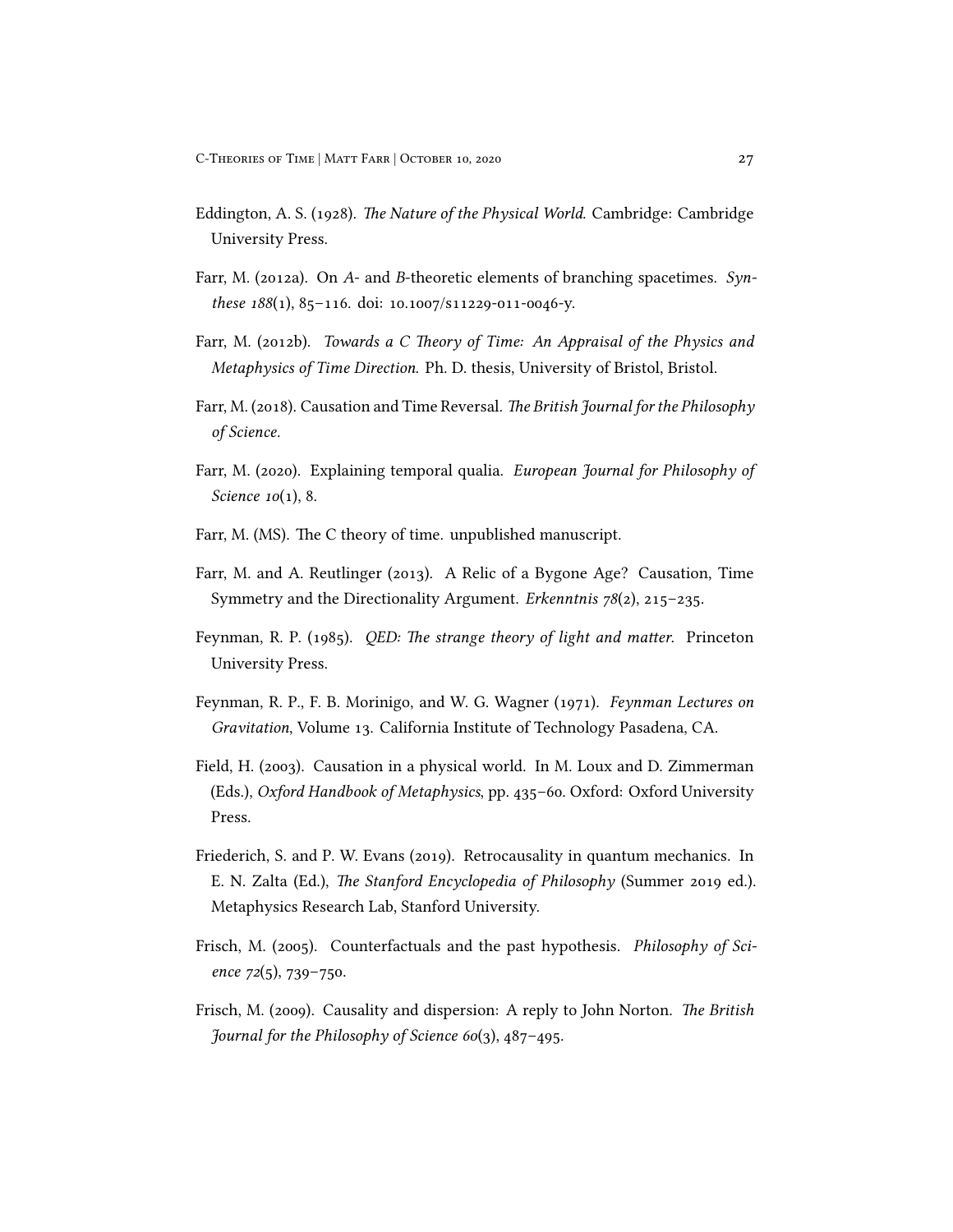- <span id="page-27-5"></span>Frisch, M. (2010). Does a low-entropy constraint prevent us from influencing the past? In A. H. Gerhard Ernst (Ed.), *Time, chance, and reduction: Philosophical aspects of statistical mechanics*, pp. 13. Cambridge University Press.
- <span id="page-27-9"></span>Frisch, M. (2012). No place for causes? Causal skepticism in physics. *European Journal for Philosophy of Science 2*(3), 313–336. 10.1007/s13194-011-0044-4.
- <span id="page-27-6"></span>Frisch, M. (2014). *Causal Reasoning in Physics*. Cambridge: Cambridge University Press.
- <span id="page-27-0"></span>Gale, R. M. (1966). McTaggart's analysis of time. *American Philosophical Quarterly 3*(2), 145–152.
- <span id="page-27-1"></span>Gale, R. M. (1968). The static versus the dynamic temporal. In R. M. Gale (Ed.), *The Philosophy of Time*, pp. 65–167. Springer.
- <span id="page-27-3"></span>Gold, T. (1966). Cosmic processes and the nature of time. In R. G. Colodny (Ed.), *Mind and Cosmos*, pp. 311–329. Pittsburgh: University of Pittsburgh Press.
- <span id="page-27-8"></span>Gołosz, J. (2017). Weak interactions: Asymmetry of time or asymmetry in time? *Journal for General Philosophy of Science 48*(1), 19–33.
- <span id="page-27-11"></span>Hitchcock, C. and M. Rédei (2020). Reichenbach's common cause principle. In E. N. Zalta (Ed.), *The Stanford Encyclopedia of Philosophy* (Spring 2020 ed.). Metaphysics Research Lab, Stanford University.
- <span id="page-27-7"></span>Horwich, P. (1987). *Asymmetries in Time*. Massachusetts: MIT Press.
- <span id="page-27-12"></span>Ismael, J. (2016). How do causes depend on us? The many faces of perspectivalism. *Synthese 193*(1), 245–267.
- <span id="page-27-2"></span>Kajimoto, N., K. Miller, and J. Norton (2019). Primitive directionality and diachronic grounding. *Acta Analytica*, 1–17.
- <span id="page-27-10"></span>Kastner, R. E. (2013). *The transactional interpretation of quantum mechanics: the reality of possibility*. Cambridge University Press.
- <span id="page-27-4"></span>Kutach, D. (2002). The entropy theory of counterfactuals. *Philosophy of Science 69*(1), 82–104.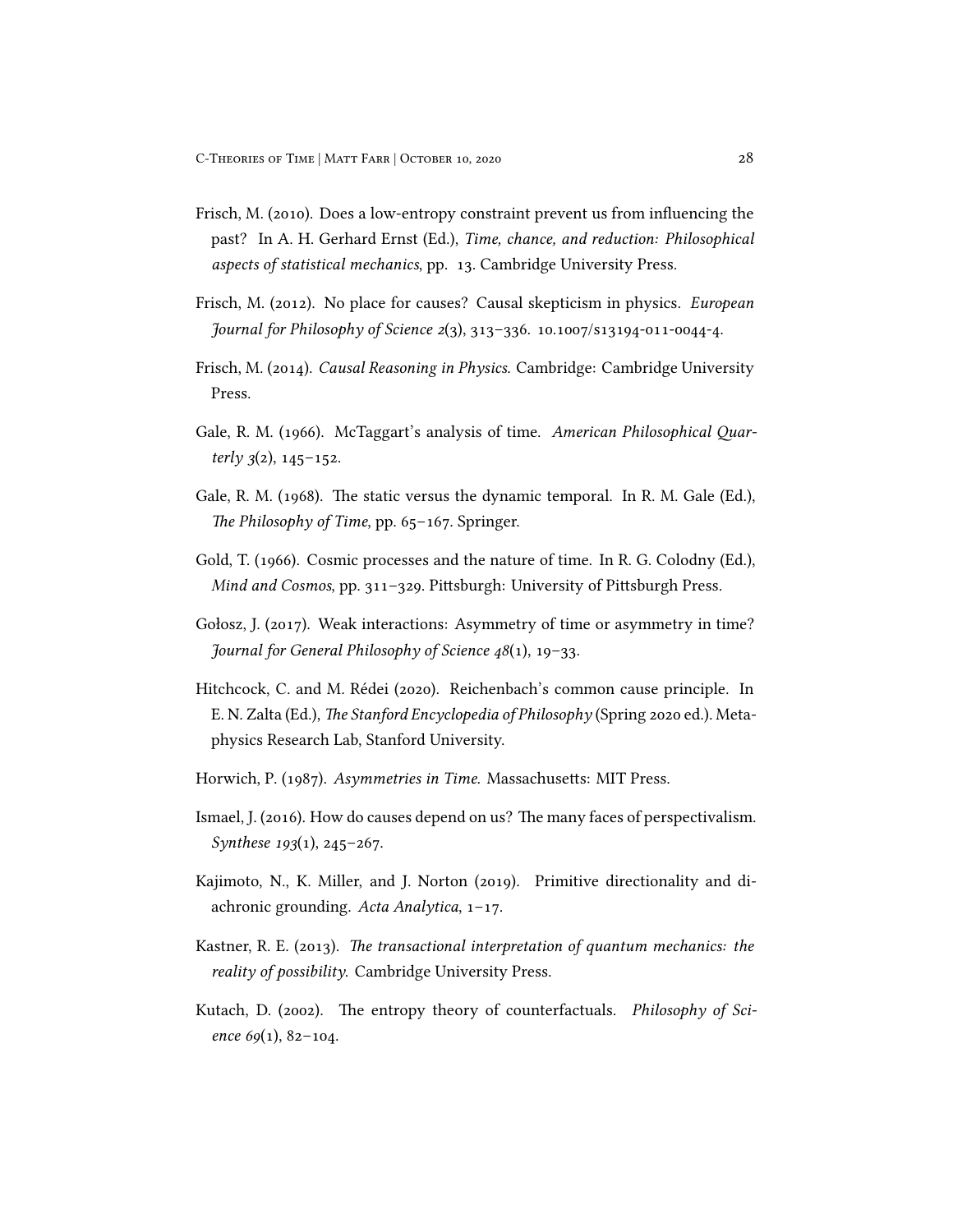- <span id="page-28-4"></span>Kutach, D. (2013). *Causation and its Basis in FPundamental physics*. Oxford University Press.
- <span id="page-28-1"></span>Le Bihan, B. (2015). The unrealities of time. *Dialogue: Canadian Philosophical Review/Revue canadienne de philosophie 54*(1), 25–44.
- <span id="page-28-11"></span>Lewis, D. (1979). Counterfactual dependence and time's arrow. *Noûs 13*(4), 455– 476.
- <span id="page-28-8"></span>Loew, C. (2018). Fundamentality and time's arrow. *Philosophy of Science 85*(3), 483–500.
- <span id="page-28-5"></span>Loewer, B. (2007). Counterfactuals and the Second Law. In H. Price and R. Corry (Eds.), *Causation, Physics and the Constitution of Reality: Russell's Republic Revisited*. Oxford: Oxford University Press.
- <span id="page-28-6"></span>Loewer, B. (2012). Two accounts of laws and time. *Philosophical Studies 160*, 115– 137.
- <span id="page-28-10"></span>Malament, D. B. (2004). On the time reversal invariance of classical electromagnetic theory. *Studies In History and Philosophy of Science Part B: Studies In History and Philosophy of Modern Physics 35*(2), 295–315.
- <span id="page-28-12"></span>Maudlin, T. (2002). Remarks on the Passing of Time. In *Proceedings of the Aristotelian Society*, pp. 259–274. Aristotelian Society.
- <span id="page-28-7"></span>Maudlin, T. (2007). *The Metaphysics Within Physics*. Oxford: Oxford University Press.
- <span id="page-28-2"></span>Maudlin, T. (2018, Jul). Robust versus anemic: comments on objective becoming. *Philosophical Studies 175*(7), 1807–1814.
- <span id="page-28-0"></span>McTaggart, J. M. E. (1908). The unreality of time. *Mind 17*(68), 457–474.
- <span id="page-28-3"></span>McTaggart, J. M. E. (1927). *The Nature of Existence*, Volume II. Cambridge: Cambridge University Press.
- <span id="page-28-9"></span>Mehlberg, H. (1962). Review of *The Direction of Time*. *The Philosophical Review 71*(1), 99–104.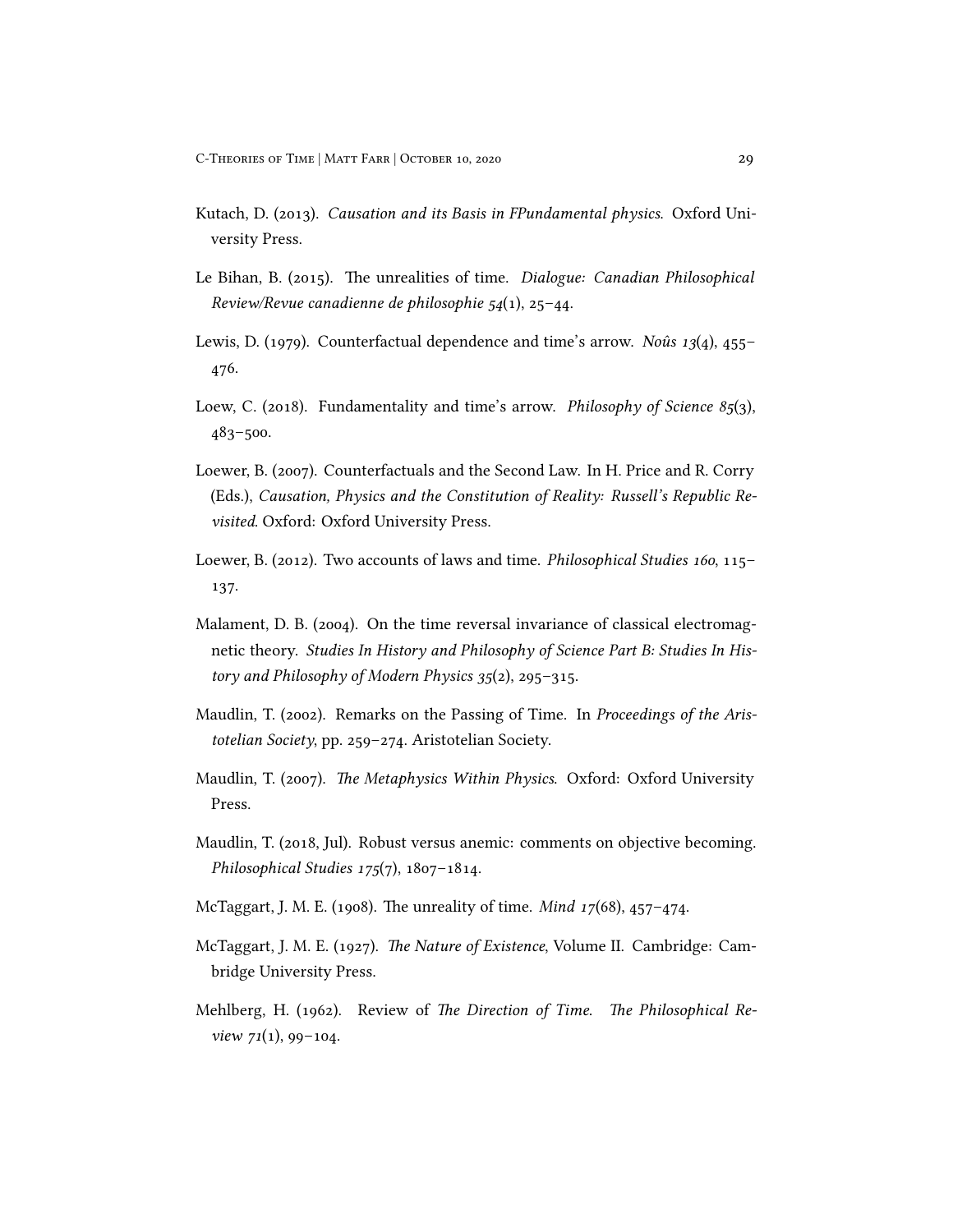- <span id="page-29-9"></span>Mellor, D. H. (1991). Causation and the direction of time. *Erkenntnis 35*(1), 191– 203.
- <span id="page-29-10"></span>Mellor, D. H. (1998). *Real Time II*. Routledge.
- <span id="page-29-11"></span>Mellor, D. H. (2009). The direction of time. In R. Le Poidevin, P. Simons, A. Mc-Gonigal, and R. Cameron (Eds.), *The Routledge Companion to Metaphysics*, pp. 449–458. Oxford: Routledge.
- <span id="page-29-7"></span>Ney, A. (2009). Physical causation and difference-making. *British Journal for the Philosophy of Science 60*(4), 737.
- <span id="page-29-0"></span>North, J. (2002). What is the problem about the time-asymmetry of thermodynamics?—a reply to Price. *British Journal for Philosophy of Science 53*(1), 121–136.
- <span id="page-29-3"></span>North, J. (2008). Two views on time reversal. *Philosophy of Science 75*, 201–223.
- <span id="page-29-5"></span>Norton, J. D. (2007). Causation as folk science. In H. Price and R. Corry (Eds.), *Causation, Physics and the Constitution of Reality: Russell's Republic Revisited*, Chapter 2, pp. 11–44. Oxford: Oxford University Press.
- <span id="page-29-6"></span>Norton, J. D. (2009). Is there an independent principle of causality in physics? *The British Journal for the Philosophy of Science 60*(3), 475–486.
- <span id="page-29-8"></span>Penrose, R. (1989). *The Emperor's New Mind: Concerning Computers, Minds, and the Laws of Physics*. Oxford: Oxford University Press Press.
- <span id="page-29-1"></span>Price, H. (1989). A point on the arrow of time. *Nature 340*, 181–182.
- <span id="page-29-12"></span>Price, H. (1992). Agency and causal asymmetry. *Mind 101*(403), pp. 501–520.
- <span id="page-29-4"></span>Price, H. (1994). A neglected route to realism about quantum mechanics. *Mind 103*(411), 303–336.
- <span id="page-29-2"></span>Price, H. (1995). Cosmology, time's arrow and that old double standard. In S. Savitt (Ed.), *Time's Arrows Today*, pp. 66. Cambridge: Cambridge University Press.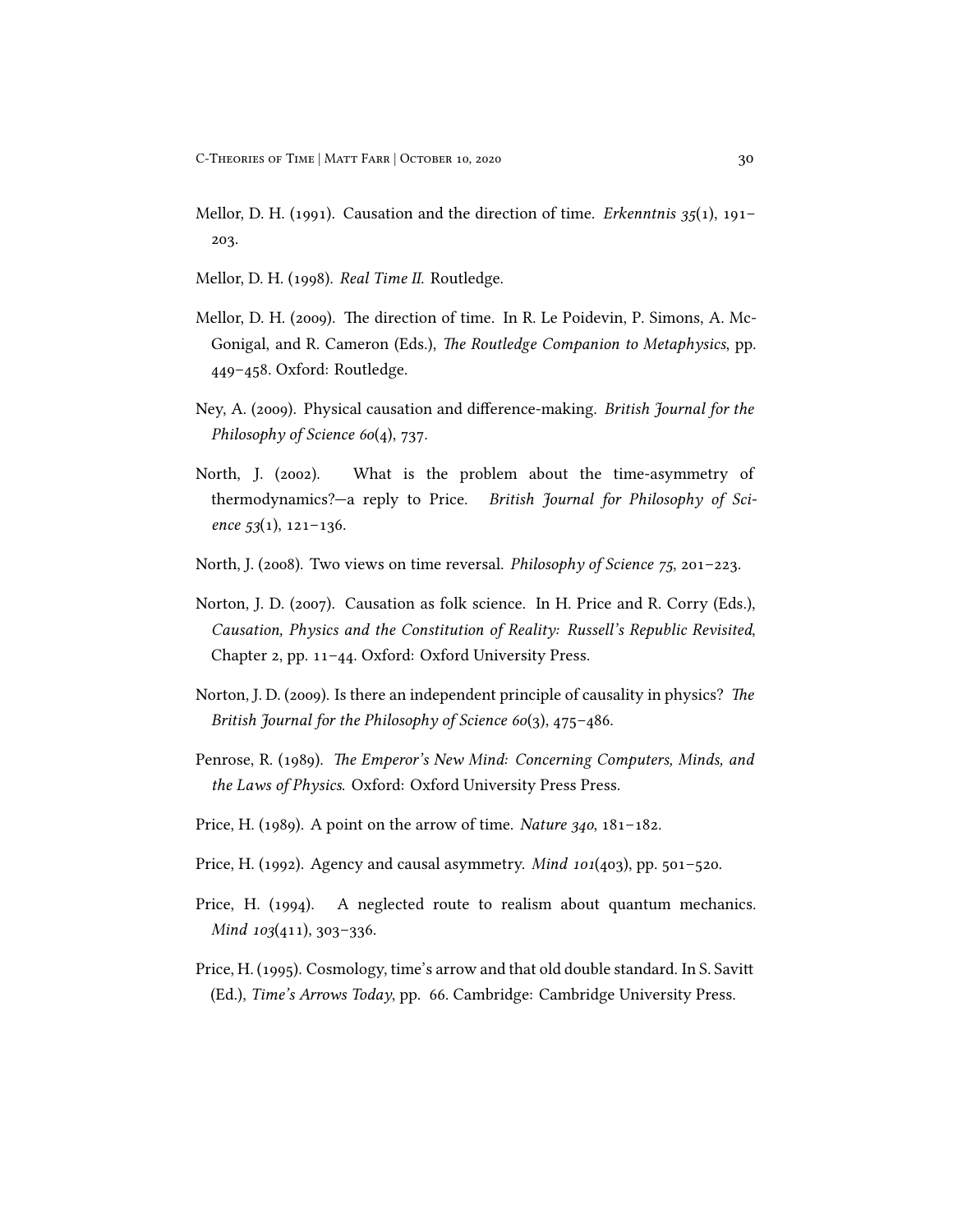- <span id="page-30-0"></span>Price, H. (1996). *Time's Arrow and Archimedes' Point: New directions for the physics of time*. Oxford: Oxford University Press.
- <span id="page-30-6"></span>Price, H. (1997). Time symmetry in microphysics. *Philosophy of Science 64*, pp. S235–S244.
- <span id="page-30-2"></span>Price, H. (2002). Boltzmann's time bomb. *The British Journal for the Philosophy of Science* 53(1), 83-119.
- <span id="page-30-3"></span>Price, H. (2004). On the origins of the arrow of time: Why there is still a puzzle about the low-entropy past. In C. Hitchcock (Ed.), *Contemporary Debates in Philosophy of Science*, pp. 219–239. Oxford: Oxford University Press.
- <span id="page-30-4"></span>Price, H. (2006). The thermodynamic arrow: puzzles and pseudo-puzzles. In I. Bigi and M. Faessler (Eds.), *Time and Matter*, pp. 209–224. World Scientific.
- <span id="page-30-9"></span>Price, H. (2007). Causal perspectivalism. In H. Price and R. Corry (Eds.), *Causation, physics, and the constitution of reality: Russell's republic revisited*, pp. 250–292. Oxford: Oxford University Press.
- <span id="page-30-1"></span>Price, H. (2011). The flow of time. In C. Callender (Ed.), *The Oxford Handbook of Philosophy of Time*, Chapter 9. Oxford: Oxford University Press.
- <span id="page-30-8"></span>Price, H. (2012). Does time-symmetry imply retrocausality? how the quantum world says 'maybe'? *Studies in History and Philosophy of Science Part B: Studies in History and Philosophy of Modern Physics 43*(2), 75 – 83.
- <span id="page-30-10"></span>Price, H. (2014). Causation, intervention and agency—Woodward on Menzies and Price. In H. Beebee, C. Hitchcock, and H. Price (Eds.), *Making a Difference*. Oxford: Oxford University Press.
- <span id="page-30-5"></span>Price, H. and B. Weslake (2010). The time-asymmetry of causation. In H. Beebee, C. Hitchcock, and P. Menzies (Eds.), *The Oxford Handbook of Causation*, pp. 414– 443. Oxford: Oxford University Press.
- <span id="page-30-7"></span>Price, H. and K. Wharton (2015). Disentangling the quantum world. *Entropy 17*(11), 7752–7767.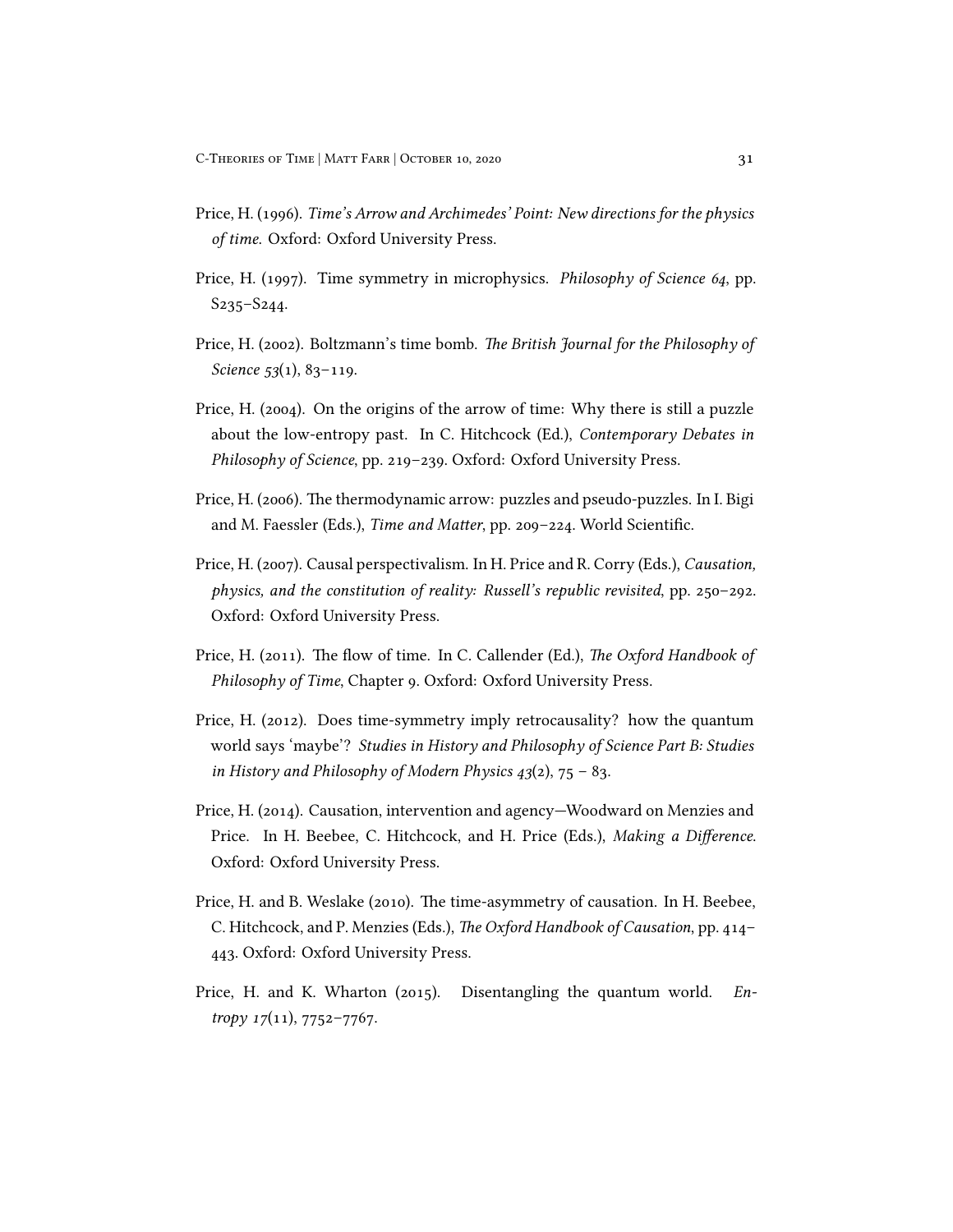- <span id="page-31-0"></span>Prosser, S. (2013). Passage and perception. *Noûs 47*(1), 69–84.
- <span id="page-31-1"></span>Prosser, S. (2016). *Experiencing Time*. Oxford: Oxford University Press.
- <span id="page-31-2"></span>Reichenbach, H. (1956). *The Direction of Time*. Berkeley: University of California Press.
- <span id="page-31-6"></span>Roberts, B. W. (2014). Three merry roads to t-violation. *Studies in History and Philosophy of Science Part B: Studies in History and Philosophy of Modern Physics* (0), –.
- <span id="page-31-3"></span>Roberts, B. W. (2019). Time reversal. In E. Knox and A. Wilson (Eds.), *Routledge Handbook of Philosophy of Physics*. Routledge.
- <span id="page-31-4"></span>Russell, B. (1912–1913). On the notion of cause. *Proceedings of the Aristotelian Society 13*, pp. 1–26.
- <span id="page-31-5"></span>Sachs, R. G. (1987). *The Physics of Time Reversal*. Chicago: University of Chicago Press.
- <span id="page-31-9"></span>Silberstein, M., M. Cifone, and W. M. Stuckey (2008). Why quantum mechanics favors adynamical and acausal interpretations such as relational blockworld over backwardly causal and time-symmetric rivals. *Studies in History and Philosophy of Science Part B: Studies in History and Philosophy of Modern Physics 39*(4), 736–751.
- <span id="page-31-10"></span>Silberstein, M., W. M. Stuckey, and T. McDevitt (2018). *Beyond the Dynamical Universe: Unifying block universe physics and time as experienced*. Oxford University Press.
- <span id="page-31-11"></span>Sklar, L. (1977). *Space, Time and Spacetime*. Berkeley: University of California Press.
- <span id="page-31-7"></span>Sober, E. (1993). Temporally oriented laws. *Synthese 94*(2), 171–189.
- <span id="page-31-8"></span>Sutherland, R. I. (2008). Causally symmetric Bohm model. *Studies in History and Philosophy of Science Part B: Studies in History and Philosophy of Modern Physics 39*(4), 782–805.